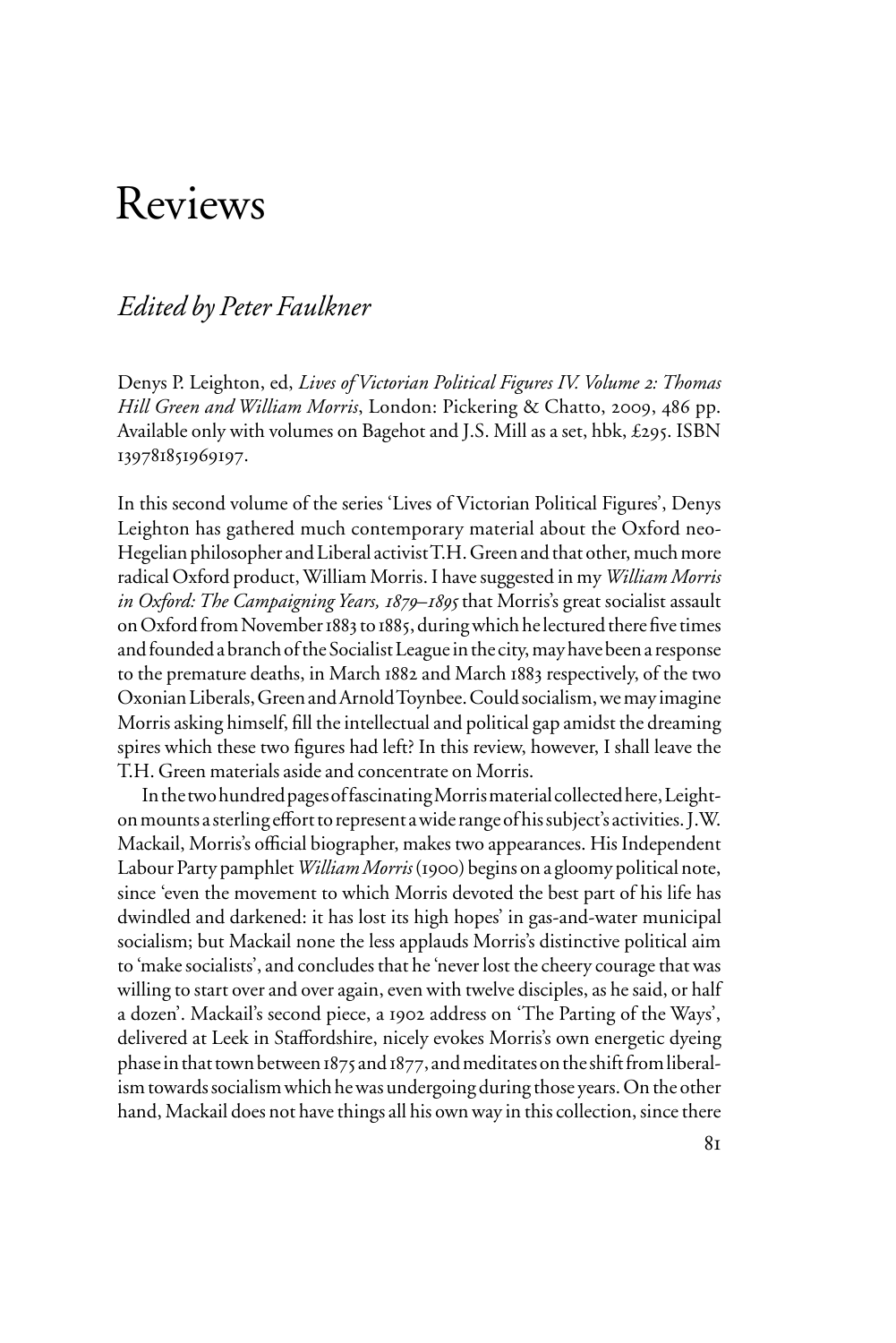is also an extended anonymous 1899 review of a cluster of recent Morris books which gives his biography quite a drubbing.

Emma Lazarus offers us a very genial evocation of Merton Abbey and Morris's artistic and business endeavours there, though she knows that, 'to American eyes', things English may take on an old-world glow that never was on land or sea. We receive a further overseas perspective from the German 'father of revisionism', Eduard Bernstein, who fondly evokes a London socialist institution I had not previously heard of (but which we might well consider reinventing), the Socialist Supper Club in Soho, which Morris apparently attended, though Hyndman was clearly its presiding genius. There is a clipped but vivid political vignette from Samuel Hobson; for 'When I was a very young man William Morris said to me in his terse way, "Find out about value" '. Other lively documents here are the police report from *The Times* about Morris's arrest on 20 September 1885, and R.B. Cunninghame-Graham's florid but still moving account of his funeral on 6 October 1896; both of these are unfortunately reproduced from the original documents in such a shrunken format that one needs a Sherlock Holmes-style magnifying glass to read them in any comfort.

Other commentators in the collection focus on Morris's literary works. Frederic W. Myers, after a flippant remark that in *News from Nowhere* 'the future of the human race ... is to be a kind of affectionate picnic', actually proceeds to offer us a searching analysis of the tension between paradise and struggle, stasis and motion, in Morris's poetry. Oscar L. Tripp's too general account of Morris's life and works (which seems to me unscrupulously to take several phrases from Emma Lazarus's piece) none the less contains some shrewd observations on Morris's skill as a literary 'colourist' and on 'the pathos of anticipated calamity' which characterises much of his writing. Peter Kropotkin, in his moving obituary of Morris, makes the challenging observation that *News from Nowhere* is 'the most thoroughly and deeply Anarchistic conception of future society that has ever been written' – though if it was that in its own day, it has surely since been pipped at the post by Ursula Le Guin's utopian novel *The Dispossessed* (1975).

Leighton's selection of materials on Morris in this collection – which includes many other good things there is not space to note here – is always instructive and often entertaining, and many of the items gathered contain curious and memorable Morrisian details beyond their overt literary or political purposes. S.G. Hobson reports from Kelmscott House that Morris 'told me that his grandfather had caught salmon just there'; could that conceivably be true? Mackail adds to the series of recurrent Morrisian phrases he gave us in his biography, noting here another 'phrase which must have clung deep in his [Morris's] mind, for he quotes it again and again in his private letters, "he that shall endure shall be saved" '. The anonymous author of the attack on Mackail identifies himself as the original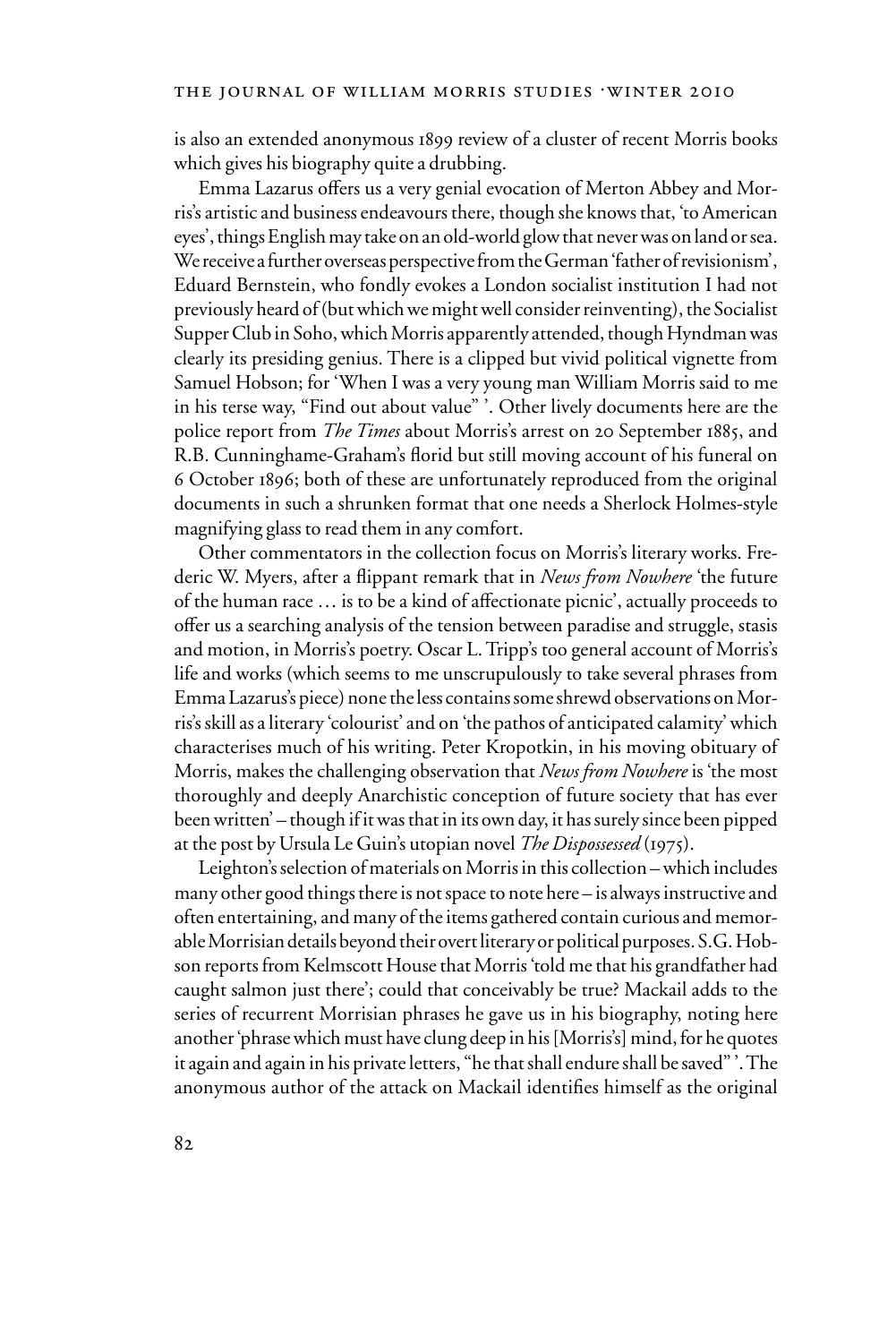witness of a fine anti-Oxford formulation of Morris's which I quoted in *William Morris and Oxford* from a much later source: 'after what he considered the desecration of St Mary's [Church], he could never enter the city again "unless they make me drunk at the station" '. I knew that Morris had been reading Richard Jeffries' *After London* on his visit to Edward Carpenter in Millthorpe in 1885, but not that, in Carpenter's own words, 'he read page after page of it to us with glee that evening as we sat round the fire'. Nor did I know, as Henry Salt assures us here, that Morris was fascinated by the doggerel stanza: 'See o'er the sea Flamingos Xaming go,/The Lark hies high, the Swallow follows low,/The Bees are busy on their threshold old,/And Lambs lament within their threefold fold'. Denys Leighton's admirable collection thus gives us much of the necessary personal quirkiness of William Morris, as well as many fine contemporary evocations of his political, artistic and literary endeavours.

*Tony Pinkney* 

William E. Fredeman *et alia, The Correspondence of Dante Gabriel Rossetti. The Last Decade, 1873–1882, Kelmscott to Birchington.* Vol. VII, 1875–1877. Woodbridge, Suffolk: D.S. Brewer, 2008, £125. ISBN 9781843841340; *The Correspondence of Dante Gabriel Rossetti. The Last Decade, 1873–1882. Kelmscott to Birchington.* Vol. VIII, 1878–1879. Woodbridge, Suffolk: D.S. Brewer, 2009, £125. ISBN 9781843841319.

It is a pleasure to be able to welcome the continuation of this impressive edition of D.G. Rossetti's correspondence, inaugurated by William Fredeman, carried on by a distinguished group of American scholars, and finely published by D.S. Brewer. It is inevitably the case, because of the less-than-happy shape taken by Rossetti's life, that these later volumes lack the richness and vitality found in the earlier ones, but there is still a good deal to enjoy and admire. These five years show Rossetti trying to keep his life and artistic practice going despite the health problems in which his taking of chloral played a significant part, as carefully explained by the editors in VII, 308–9. But when depression lifted, he could still give abundant evidence of his generosity to fellow artists and his concern for those suffering either financially or in spirit. Above all, we see him, particularly in his correspondence with F.J. Shields, trying to help their common friend James Smetham, who had become bedridden and uncommunicative, leaving his wife Sarah perplexed and fundless.

The letters to Sarah herself are models of tact. Rossetti writes to many friends and patrons to ask for their help in this crisis, with a good deal of success. And he also writes supportively to old friends such as William Bell Scott and Dr Gordon Hake, and to newer acquaintances such as the dealer Edmund Bates, the pitman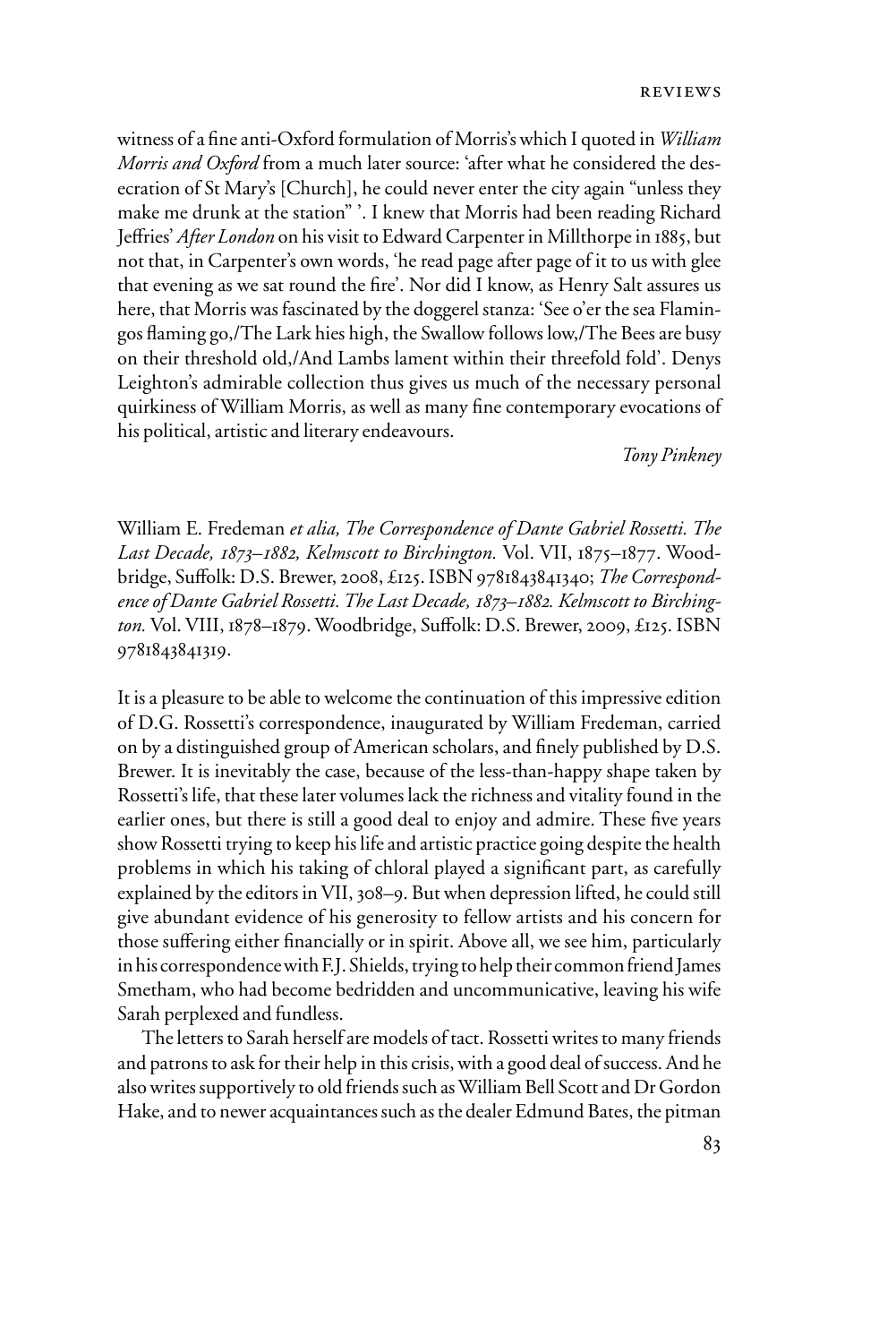poet Joseph Skipsey, and the young writer Hall Caine; the letters show his admiration for the skill of the youthful James Allen in the cutting of silhouettes, and of the dramatist Charles Wells, who died in February 1879 and whom he places improbably near to Shakespeare. His generous response to the poetry of Skipsey, whose subject-matter of industrial life is so distant from his own, is attractive evidence of his range of sympathy; of Skipsey's work in comparison with his own, he writes to Thomas Dixon, 'Mine are full of work which is art-study & speaks a much less universal language than his own.' (VIII, 183)

His relations with his brother William and his old friend Ford Madox Brown went through bad periods in these years, but recovered by the end. His unfortunate choice of Howell as his agent still left difficulties, but he was helped by his young assistants Henry Treffrey Dunn, George Hake (though he forfeited the service of the latter in 1877) and latterly Hall Caine, and by his most constant friend and advisor, Theodore Watts-Dunton. Other correspondents who meant much to him in these years included his mother (with whom he and Christina shared the sad loss of his sister Maria in 1877), Mrs. Cowper-Temple (whom he describes in a letter to Watts-Dunton as 'my most womanly & most queenly hostess' [VII, 298]), and Alice Boyd, to whom he writes on 24 August 1875: 'The sight of your writing is so welcome beyond almost any other friend's that I must avail myself of a rest in my day's work & write in time for post' – although the editorial note tells us that 'AB's letter of the preceding day contained little news ... .'

Jane Morris continues to occupy the most important place in his affections. The letters to Jane have been published before and so contain no surprises, but they still give striking evidence of how much she had come to mean to him. They include letters about the arrangements for the settling on Jane of the £1,000 that Rossetti received on the breakup of Morris, Marshall, Faulkner & Co. Very unusually for him, he concludes a brief note to Jane, when she was setting out with the girls for Italy in November 1877, with the words 'God bless you'. A long and unusually relaxed letter of 19 December 1877 jokes about the girls, presumably following their father's enthusiasm, as possibly being 'bent on talking Icelandic in Italy'; gives affectionate news of Marie Stillman, who was sitting for him, and of her family, Lisa, Bella and 'little Effie'; tells of his selling to a new buyer, Mr. Turner, his *Proserpine* and 'the little picture of you painted at Kelmscott' (*Water Willow*); points out what he sees as the disadvantages of 'the house in Hammersmith Mall' – 'the garden is generally being overflowed by the Thames'; and concludes with a lengthy 'amusing anecdote' about Howell and Whistler.

In  $1878$  – the year producing most letters of these five years – Jane was written to in Italy on 10 February about his difficulty in finding a house to move to from Cheyne Walk – he was never to find one – and about Morris's political activities: 'Morris, I hear, is dealing about him on all sides, & you will see my prophecy as to his parliamentary career will come true yet'; Rossetti evidently assumes that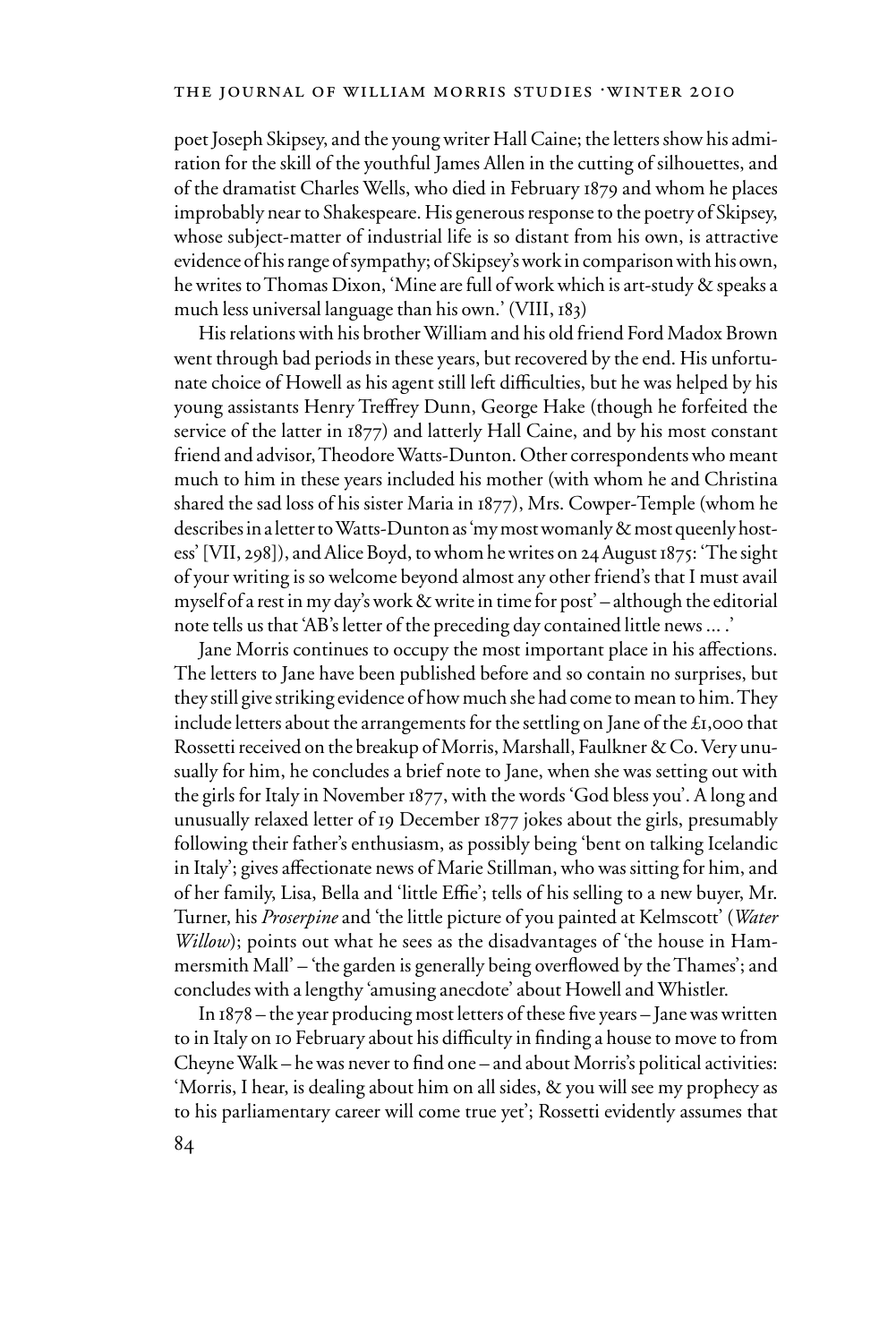anyone seriously concerned about politics will end up an parliament. The next sentence expresses the concern of a man who was never financially confident: 'However I suppose the picture market will soon be nowhere'. An editorial note confirms this, referring to Gerald Reitlinger's 1961 book *The Economics of Taste*. The letter ends with a reference to a recent visit from P.P. Marshall 'in his usual condition': 'His leading opinion, as I gathered it, is that he ought to shoot down every man he ever knew if he would not be hanged for doing so.' The note tells us a little about Marshall, a founding member of the Firm who 'dropped out when the company was reconstituted in  $1875'$ , but makes no comment on his 'usual condition'. Perhaps the most moving of these letters is that of 31 May 1878 in which Rossetti responds to a letter in which Jane told him she had put off a visit because she feared that he would be distressed by her thinness and 'altered looks'. He denies strongly that her looks could have affected his desire to see her: 'The supposition would be an outrage to my deep regard for you, – a feeling far deeper (though I know you never believed me) than I have entertained towards any other living creature at any time of my life'. It comes as a relief to the reader when he goes on to suggest that Jane should take cod-liver oil.

His sense of fun is still able to show itself on occasion, as in his letter to the Morris girls at Christmas 1871 signed 'The Third Gravedigger' and announcing a Christmas Box about to be sent containing 'all Fiends, Spectres, Vampires and other persons of any interest' from 'a well-known series of the British Drama'. His response to the suggestion of F.G. Stephens in a letter of 15 April 1877 that he might consider joining the committee of the newly established SPAB is both amusing and sensible: 'As regards to Top's Society, really I feel so much of an Ancient Monument myself that to sit on a committee for my own preservation might seem like "pardonable egotism". Seriously however, I of course sympathise completely with his & your views, but would feel rather a humbug from my complete inactivity even as to attending meetings. This I wrote to him'. (VII, 376).

The editorial note comments on the foundation of the Society, but makes no reference to a letter from Rossetti to Morris on the subject; no such letter is included here. Kelvin's edition of Morris's letters shows that he wrote to Rossetti – 'My dear Gabriel' – on 3 April asking him to give his name for the committee and concluding 'Please answer', but no answer is recorded there either. We must assume that the letter has disappeared. Rossetti's humour is evident too when he comments that the Evangelicals holding a conference on the Cowper-Temples' estate treat him with 'the utmost toleration ... as an entirely foreign substance'. (VII, 298) He seems to have found in Aglaia Coronio a woman of entertainingly strong opinions; he writes to Jane on 9 October 1879, 'Aglaia's attitude when here would have amused you. The number of people she managed to be nasty about was surprising. Her hatred ... for Poynter & scorn of his works, was very marked.'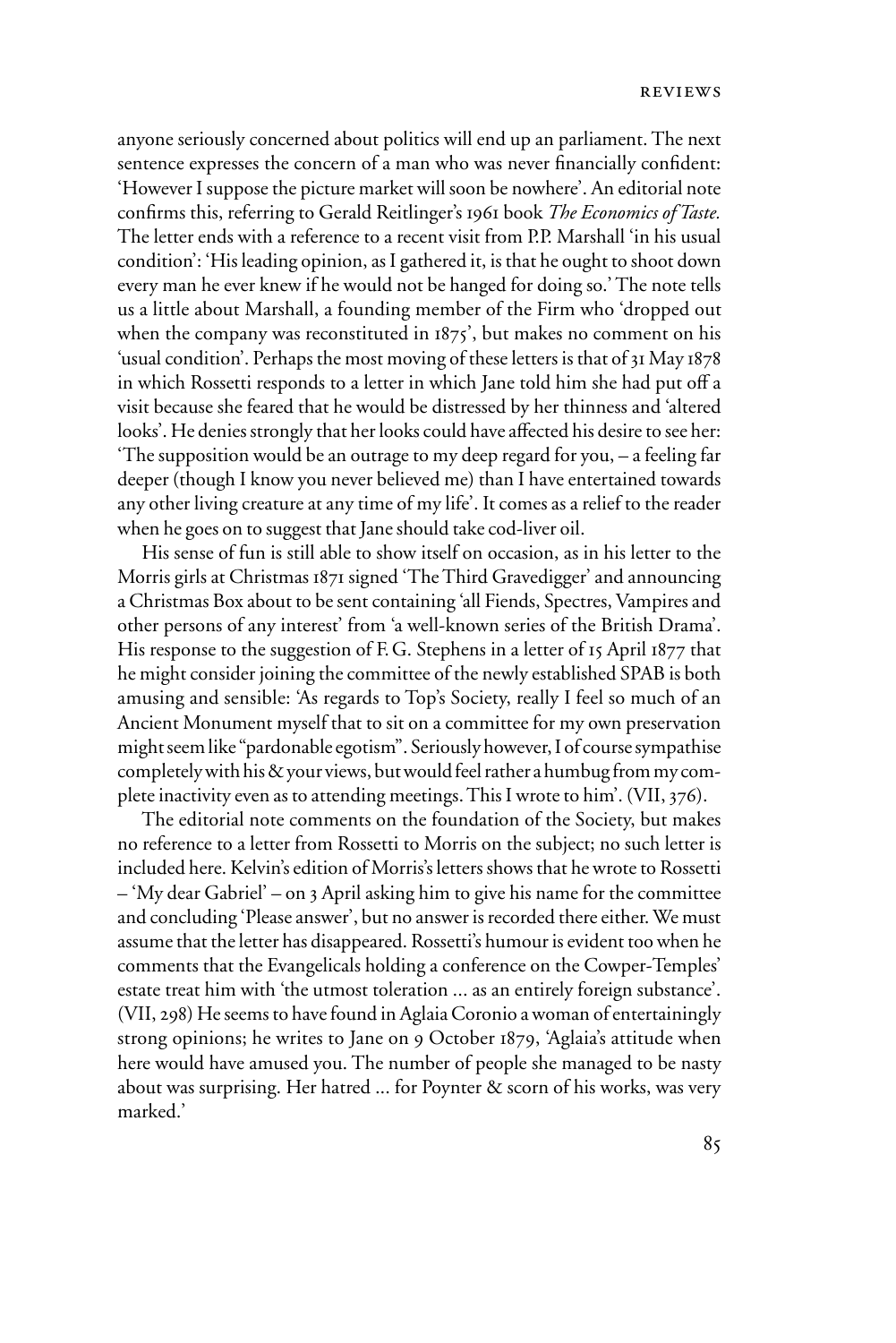## THE JOURNAL OF WILLIAM MORRIS STUDIES .WINTER 2010

References to Morris, as is well known, lack the generosity Rossetti showed to most of his acquaintances. He implies that Morris paid too little attention to Jane's health in taking over Kelmscott House (in which he had originally been interested himself) despite the damp Rossetti attributed to its situation. On 1 August 1879 he remarks to Jane, about a collection being made on behalf of Keats's surviving sister, in terms that suggest he feels that she has been corrupted by Morris's political ideas: 'I know it is vain to try & interest you in such subjects as the sale of Smetham's pictures, or anything one is able to do for any poor unit like oneself & not for wholesale mankind. I suppose Top never gave one farthing to Keats's sister, but then he writes long epistles on every public event'. More amusingly, he writes to Jane on 15 August 1879, 'Ellis I hear has gone to Kelmscott, so I suppose Top is tugging & blaspheming in a boat with him, while he indulges in sonorous British guffaws'.

There are occasional interesting comments about artists, including Guido Reni ('in Guido & those later men I have always thought the soul to be too visibly in a minor ratio, as compared to the body', [VII, 11]) and Botticelli (Fairfax Murray brings ' a most divine Holy Family [photo] in which the Infant Christ is kissing the little St. John – really sweet beyond Words'. [VIII, 331]). Of his own art we learn a certain amount, though a good deal more about his complex relations with his various patrons, and his anxieties over the possible over-exposure of his work, as well as over the fakes that turn up on the market, probably as the result of the dubious activities of Howell, of whom Rossetti remains surprisingly protective. He turns down an invitation to exhibit at the new Grosvenor Gallery in 1877, but indicates to other correspondents later that he is not uninterested in the possibility. His attitude to Ruskin is distinctly unsympathetic, and he finds the Whistler/Ruskin case entertaining rather than deeply significant. He writes to Shields on 26 November 1878, 'What a lark the Whistler case is! I must say, he shone in the box. The fool of an Attorney General was nowhere. I am glad to see that Ruskin is not to be hauled out'. And on 27 November he writes to Marie Stillman, 'What a tremendous piece of fun is the Whistler-Ruskin trial! I forget which of the two litigants you hate the most cordially'. But he adds, more humanely, that he thinks Whistler should have had the costs, 'as I fear the poor fellow must be viewed as ruined', since the pleasure gardens by the Thames have recently been closed so that 'a Fire-King is no longer wanted at Cremorne'. He goes further in the conclusion of a letter to Jane on Xmas Eve 1879, 'I wish I had more news – for instance such tidings as that Ruskin was hanged or something equally welcome. But I haven't, so its (*sic*) no use going on'. His sense of himself as an outsider is suggested by his punning remark on the same day to Edmund Bates, who had loaned a copy of Rossetti's poems to a clergyman: 'I ... apprehend that there may be things here  $\&$  there in the book which might rather ruffle the nap of "The Cloth", though not a line that is vile, by God!'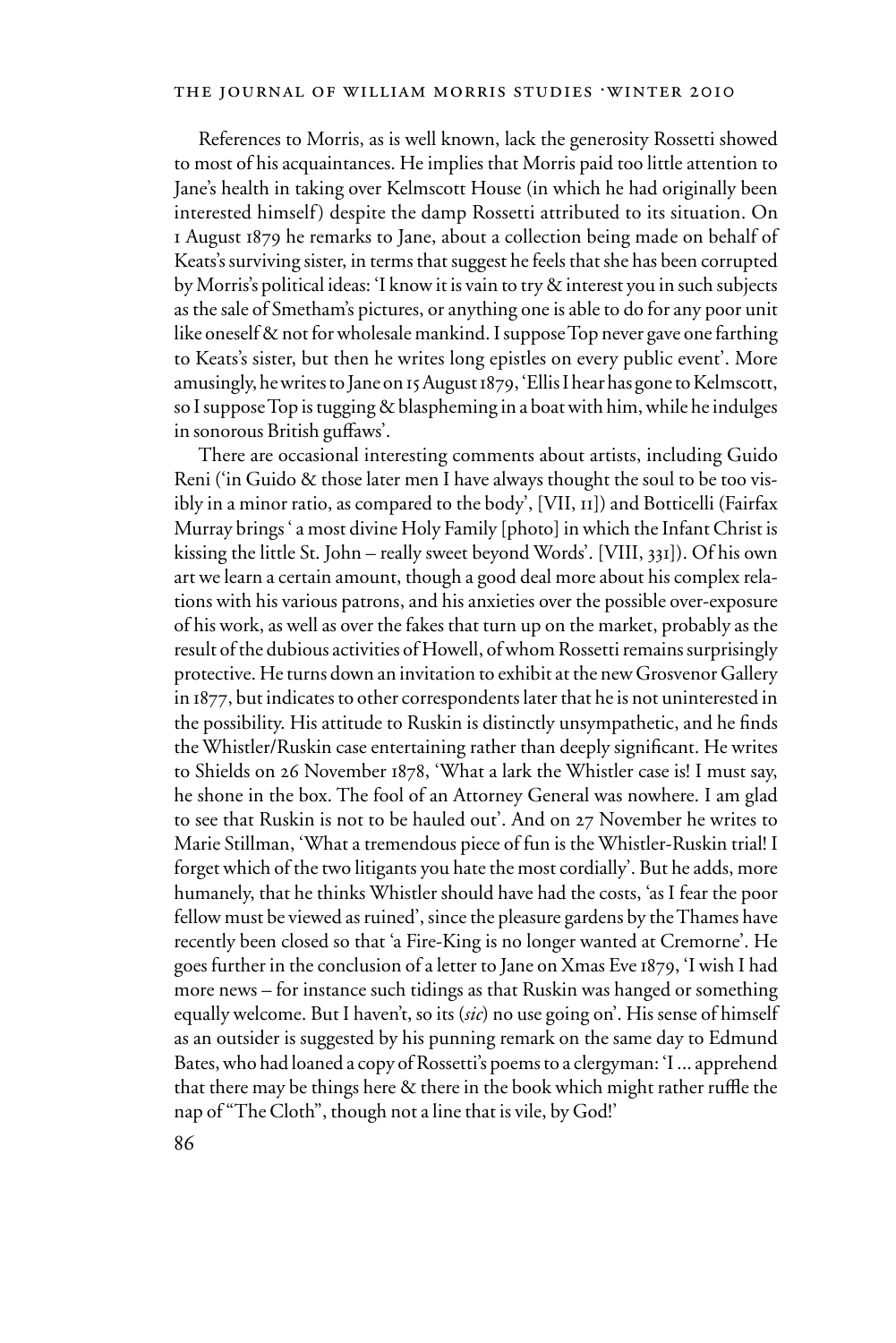The format of the edition, with its introductory documentation for each year in the form of a list of Major Works, a Summary of the year's letters, and a Chronology, makes it easy to put the events into sequence, and the annotations are usually full and accurate, though occasionally one feels that the main point has not been addressed. For example, when Rossetti tells Scott that his brother William has been 'kicked off' *The Academy* 'in the coolest way ever heard of' (VIII, 134), the note simply tells us that the editor replaced William with J.W. Comyns Carr on 14 June 1878. Although perfection is not to be expected even in scholarship of this quality, it is surprising to encounter the Society for the Preservation of Ancient Buildings in a note on VII, 297, and Algaia Coronio, in capitals, at VIII, 52. A note on VII, 457 states, not altogether accurately, alas!, that 'Kelmscott House is now the headquarters of the William Morris Society'.

The appearance and printing of the books is a credit to the publishers; the title is printed separately and gummed attractively into the cover. Each volume contains a well-chosen coloured frontispiece, *La Bella Mano* in Vol.VII and *A Vision of Fiammetta* in Vol.VIII. The black-and-white illustrations are fewer than in Norman Kelvin's edition of Morris's letters, consisting of six in the first volume, including two of Rossetti's Fanny Cornforth Elephants, and four in the eighth, including Brown's caricature of the portly Rossetti lying back with his feet up on the back of the couch at Cheyne Walk, drawn on a visit there by Brown in August 1879 and described by the editors as 'Hogarthian'. (VIII, 330) Some three years of Rossetti's life remain to be covered by this scholarly undertaking, and although these will necessarily contain much sombre material, we nevertheless look forward to them and are grateful to all the scholars contributing to this large-scale and important work.

#### *Peter Faulkner*

## Kevin Jackson *The Worlds of John Ruskin*, London: Pallas Athene & The Ruskin Foundation, 2009, 159 pp, £14.99. ISBN 9781843680444

I have been wondering, if I were given the task of 'turning someone on' to Ruskin, how I would go about it, and to be honest, I doubt that I would put this book into their hands. There are many books about Ruskin, and I have read quite a few of them. Kevin Jackson, I am sure, has read more, and I do not doubt that he has also read more of Ruskin himself than I have, though I have read a fair bit. His is a good book, I think, but reading it with the responsibility of writing a review has caused me to question the usefulness of any 'Introduction' to Ruskin's work, or at least to recognise that it does not really matter how one is persuaded to read him as long as read him one eventually does. My own starting point, for what it is worth, came in 1973 with no weighty or dignified tome but in a Shire book, *An*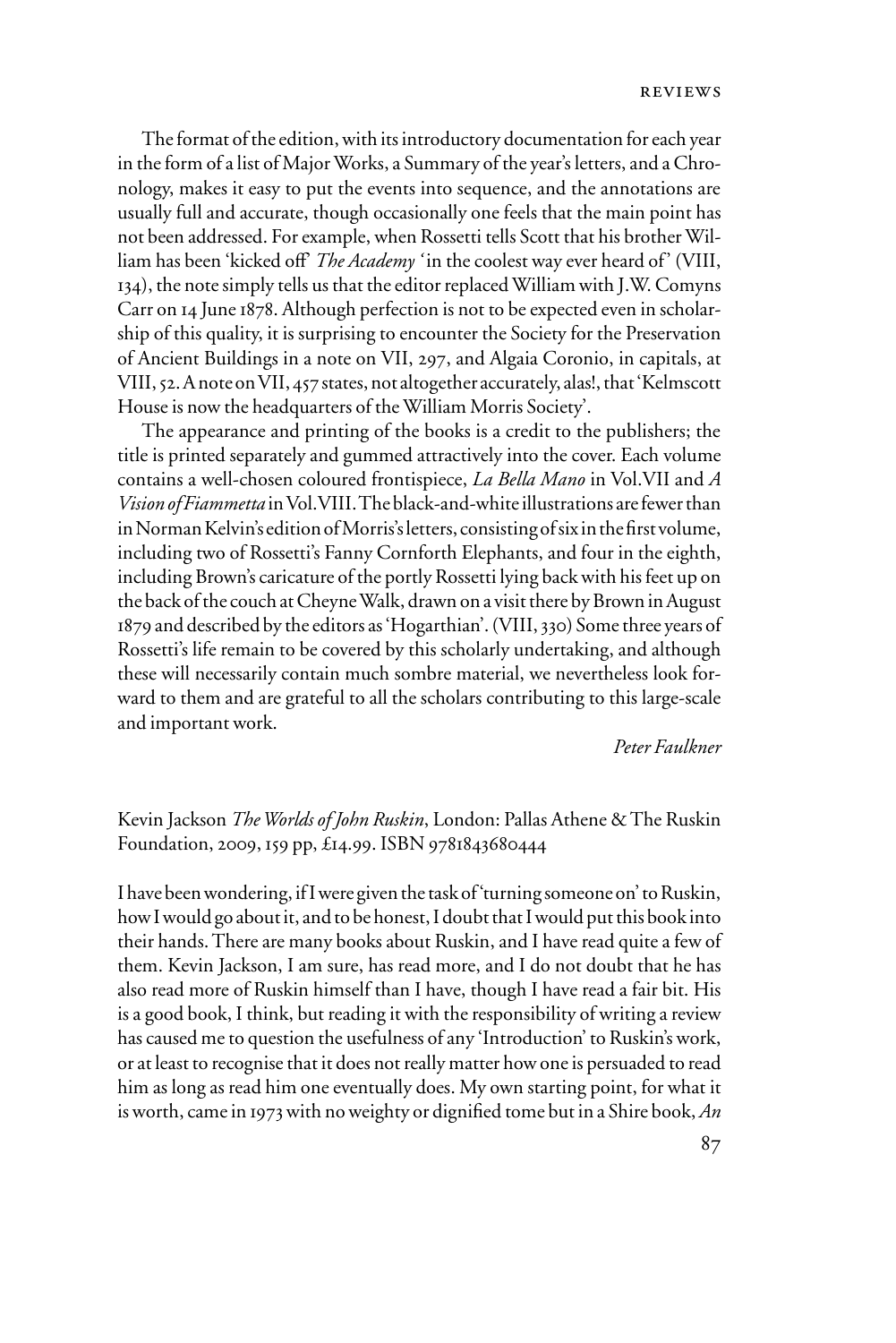#### THE JOURNAL OF WILLIAM MORRIS STUDIES . WINTER 2010

#### *Illustrated Life of John Ruskin, 1819–1900*, by James S. Dearden.

Dearden did the job for me, though, and I daresay no one will come to any harm if their first acquaintance with Ruskin comes through Kevin Jackson. Appreciating Ruskin is rather like learning to swim, however, and a time comes when one has to stop faffing around in the shallows with water-wings, jump in at the deep end, and tackle the five volumes and three respectively of *Modern Painters* (1843–60) and *The Stones of Venice* (1851–53). Nothing can really prepare one for that experience, either for the effort involved (of course there are longueurs, but you have to soldier on) or for the pleasure afforded.

Reading one of the big Ruskins is like going for a very long walk with a stiff climb at the end. Your feet hurt, and so do your knees and hips. There are moments of despair when you reach the crest of a ridge and realise that you are not as close to your destination as you had imagined. At the summit, though, there is much more to be enjoyed than the mere satisfaction of having successfully endured to the end. It is only when you review the experience from that final vantage point that you can appreciate the whole shape of the thing. Different examples will occur to other people, but I remember thinking that Alain Resnais' *L'Année dernière à Marienbad* was interminably dull whilst I was watching it, and coming round to the view that it was a masterpiece from which not a frame could be removed without loss by the time the lights came up at last.

There is also a very useful comparison to be made between listening to the whole of Wagner's *Ring* cycle and ploughing through *Modern Painters* volumes one to five. In the end, albums of highlights just will not suffice. Nor is there much point in excerpting Ruskin. *Frondes Agrestes* will not do, and neither will Kenneth Clark's *John Ruskin: Selected Writings*. It is difficult to say what is the essence of the man (it is not for nothing that the title of Jackson's book refers to the 'worlds' of John Ruskin) but it is safe to say that it does not reside in brevity (Jackson notes without comment Clive Wilmer's suggestion that Ruskin's 'chronic inability to bring any of his books to a satisfactory conclusion' might be a symptom of bipolar disorder). I think that there may be something self-defeating about the very idea of a short book on John Ruskin (though clearly Jackson disagrees with me: not only has he written one, but in his recommendations for further reading at its end he lauds the biographies by Robert Hewison and Francis O'Gorman as 'refreshingly brief').

The pleasures of reading Ruskin, for me, are two-fold. His prose can be extraordinarily beautiful. Again, other people will know their own favourite passages but no-one, surely, will disagree when I cite as one example the section near the beginning of the famous chapter 'The Nature of Gothic' in volume II of *The Stones of Venice*, when he imagines the northbound migratory flight of birds: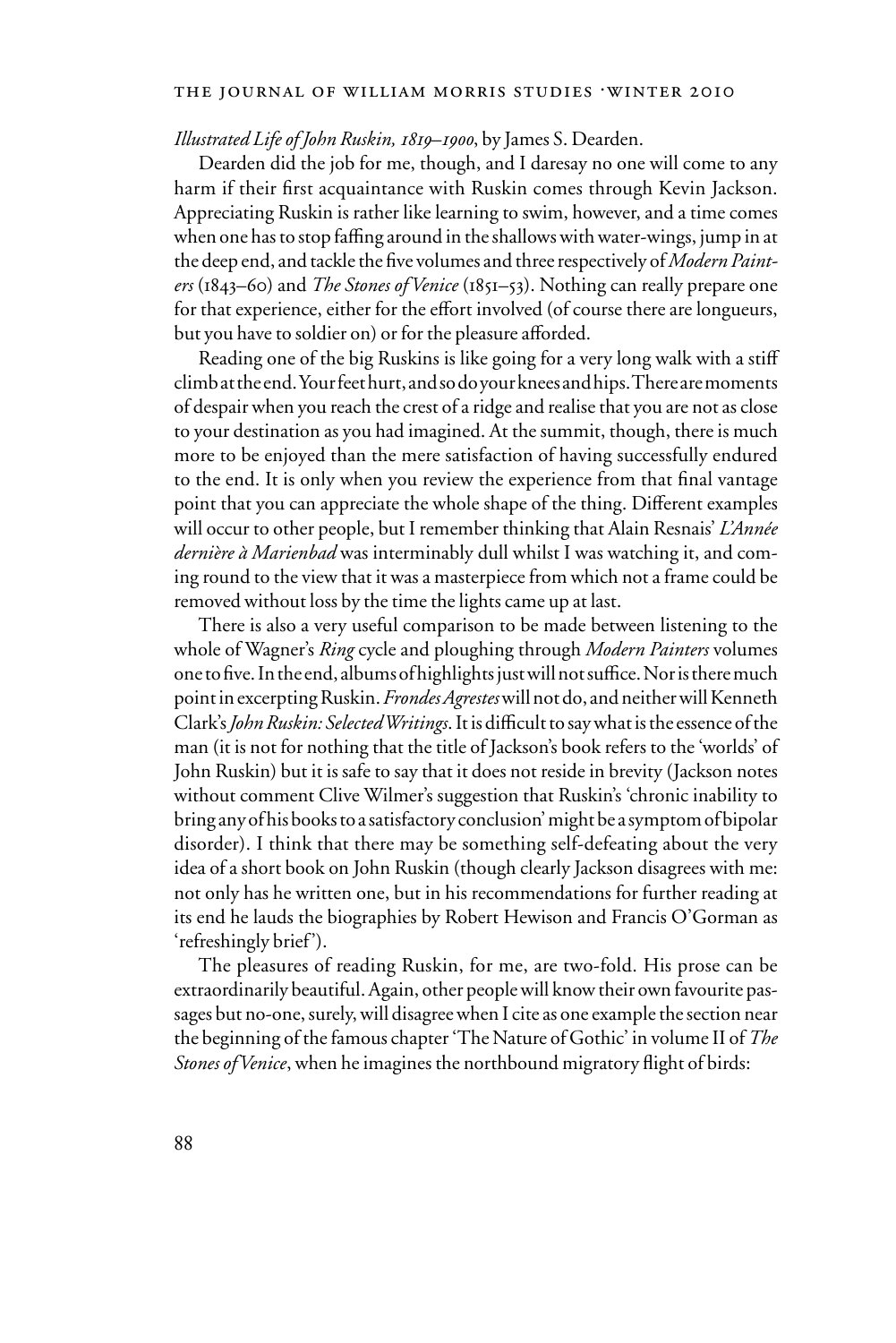Let us, for a moment, try to raise ourselves even above the level of their flight, and imagine the Mediterranean lying beneath us like an irregular lake, and all its ancient promontories sleeping in the sun: here and there an angry spot of thunder, a grey stain of storm, moving upon the burning field; and here and there a fixed wreath of white volcano smoke, surrounded by its circle of ashes; but for the most part a great peacefulness of light, Syria and Greece, Italy and Spain, laid like pieces of a golden pavement into the sea-blue, chased, as we stoop nearer to them, with bossy beaten work of mountain chains, and glowing softly with terraced gardens, and flowers heavy with frankincense, mixed among masses of laurel, and orange, and plumy palm, that abate with their grey-green shadows the burning of the marble rocks, and of the ledges of porphyry sloping under lucent sand.

'There is in you something of prophet, of priest, and of poet', gushed the young Oscar Wilde in a letter to Ruskin (Jackson quotes it), 'and to you the gods gave eloquence such as they have given to none other, so that your message might come to us with the fire of passion, and the marvel of music, making the deaf to hear, and the blind to see'. The gods denied him other gifts, though. His love life was a notorious disaster area and his mental health was not to be relied upon.

Nonetheless (for me) the other great pleasure of reading Ruskin is the sense of contact with his mind. However elaborate the rolling periods of his prose (and some of his sentences go on for whole wonderful, fissiparous paragraphs, splitting and sub-dividing into clause after clause. Look again at the extract above – one sentence, and far from being one of his longest) and however complex his argument, one never seems quite to lose awareness of the man behind the words. Thin-skinned and uningratiating, yes, but how lucid! And there is a quality to his intelligence – alpine might almost be the best word for it – an impression of unimpeded perspectives and fresh air – that is extraordinarily attractive. But then there is the question of his 'madness', as Jackson calls it. 'Ruskin's enemies', he suggests, 'have always liked to say that the madness of the last years is already present in the eccentricities and quirks of the earlier writing. His admirers', he goes on, and I begin to bridle, 'see little if any connection, save in the sense that the savage indignation stirred in him by the vile things he saw may have been more than the most robust mind could bear'.

Hang on! First, surely, the antitheses of 'Ruskin's enemies', the people who hate him, should be not merely those who admire him but those who love him (and how can one withhold love from the writer of a passage such as the one quoted above)? And second (I am sure that all members of the William Morris Society will have experienced the same reaction to Jackson's suggestion as I did) Morris felt just as savage an indignation as Ruskin, but bore it without going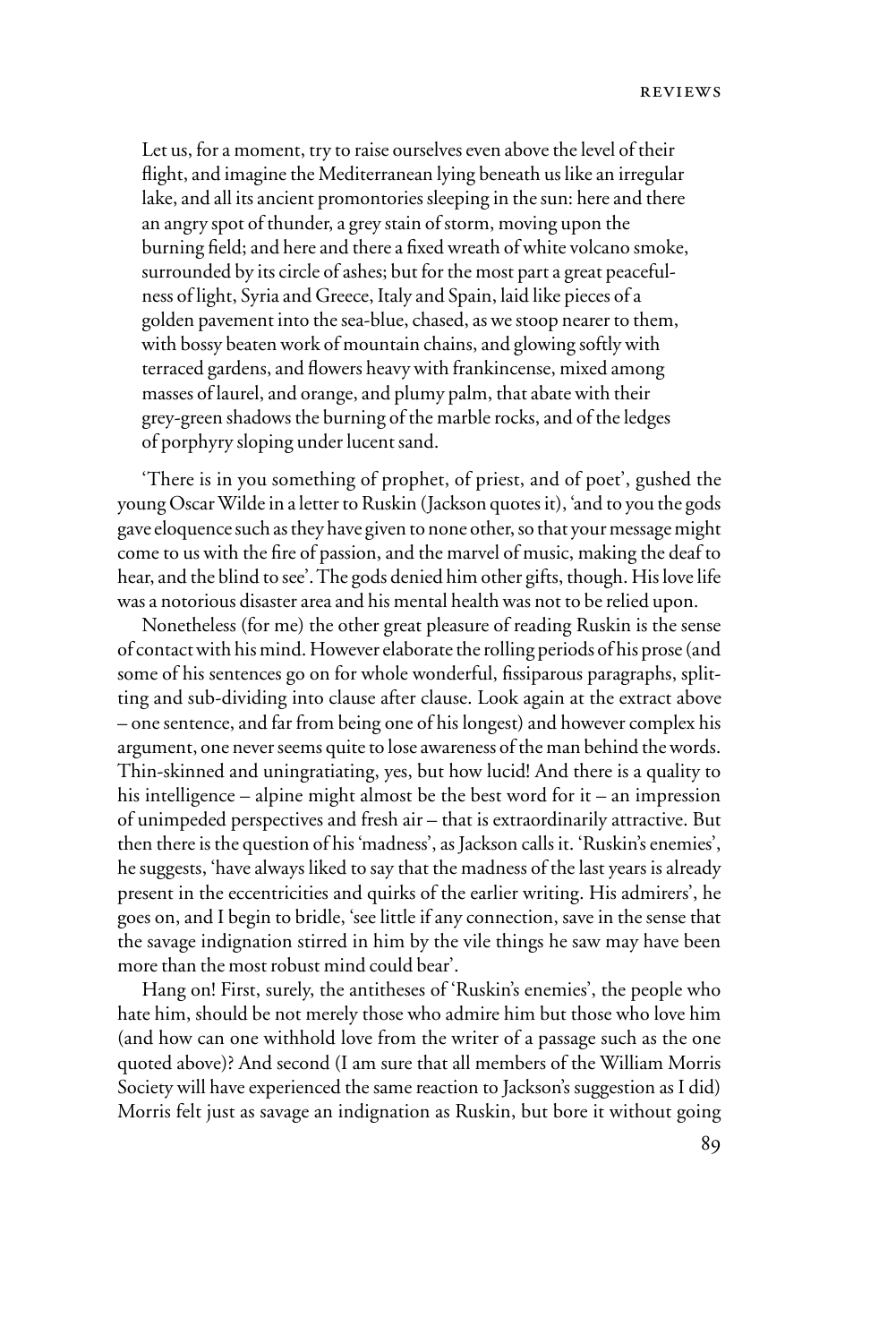mad, and did something about it. Ruskin never possessed 'the most robust mind'. Insofar as he was aware that he was 'damaged', the man himself (in a letter to his father written just before the older man died) sought an explanation in his childhood (he was coddled and indulged but simultaneously domineered over by truly appalling parents), and I am sure that most modern psychologists would agree. He was obsessive, absolutely sure that he was right, and (at least in his writing) uninterruptably garrulous. As early as 1849, his poor wife Effie wrote to her parents: 'John excites the liveliest astonishment to all and sundry in Venice and I do not think they have made up their minds yet whether he is very mad or very wise.' Jackson wonders whether she was quite sure herself.

I do not see why we cannot decide that he was both, and celebrate the fact. Ruskin was a strange man, in ways which were reflected both in the greatness of his writing and in the eventual disintegration of his sanity. This is not to say that he was actually 'mad' when he wrote *Modern Painters* or to harp on the 'eccentricities and quirks' of his writing, which are not its defining characteristic (and it certainly does not make me one of 'Ruskin's enemies'). That Ruskin was what he was turned out to be a good thing for the world, though uncomfortable for him and the people around him. As George II said when people criticised his great commander, James Wolfe, 'Mad, is he? Then I hope he will bite some of my other generals'.

*Simon Poë*

Andrew Saint, *Richard Norman Shaw* (Revised Edition), New Haven: Yale University Press, 2010, 498 pp., 349 pls, £40.00. ISBN 9780300155266.

The first edition of Andrew Saint's *Richard Norman* Shaw is now something of a classic. Published in 1976 to much critical acclaim, it set a benchmark for architectural biographies. Its success can be measured by the fact that during the intervening thirty-four years, few scholars have ventured to tackle an architect who, in his own time, was spoken of in the same breath as Wren. This apparent lack of interest is acknowledged by Saint, who in the Preface to this Revised Edition, ponders that he might have 'killed him'. In a sense this is true, as it is difficult to see how the first edition could be bettered as the definitive work on the architect.

In terms of size, the second edition has grown in height and width (and weighs over 1 kg more). This increase is largely in order to accommodate the excellent, specially commissioned colour photographs by Martin Charles. It also allows the earlier photographs, drawings and plans to be given the space on the page they deserve. The quality of reproduction has also been upgraded, and the Paul Mellon Centre for Studies in British Art in association with Yale University Press has produced a very handsome book.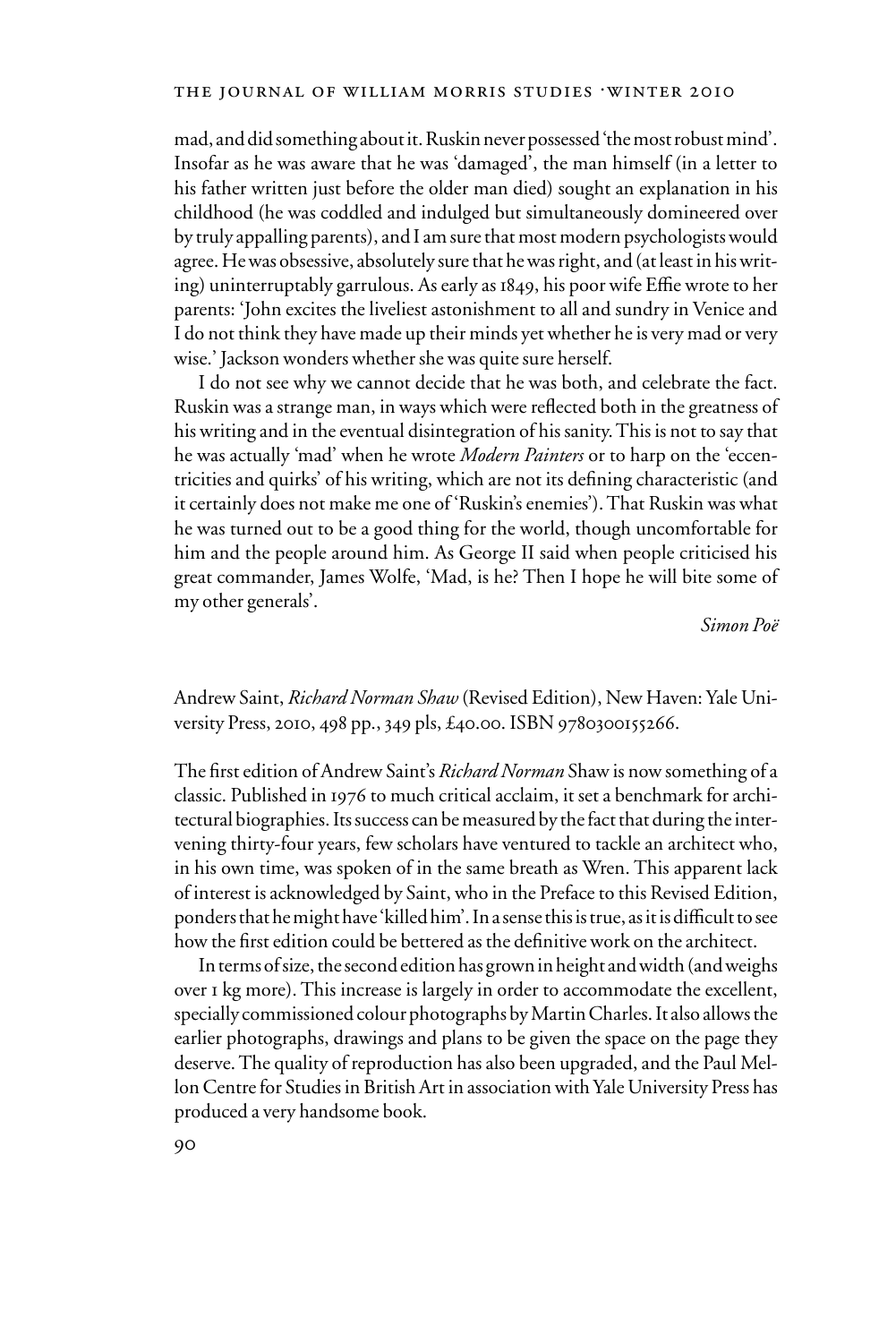Contrary to Yale's launch publicity, revisions to the text, as the author points out in the Preface, are 'light to middling'. Since the first edition appeared, little new information about Shaw has emerged, but where it has this has been incorporated, such as in the expanded section on Cragside which concludes Chapter 2. The most notable addition to the text is the introductory essay. Here Saint re-assesses Norman Shaw's career and reputation in the context of an increased understanding of the architectural climate of the period: an exercise which would have been far more difficult during the 1970s when the subject was comparatively unstudied. Conversely, increased academic interest and consequent expansion of the pantheon of 'great' Victorian and Edwardian architects may have partially eclipsed Shaw, who no longer stands so above and apart.

In the new Introduction, Andrew Saint explores the reasons for this apparent diminution of reputation. Amongst the explanations, the author identifies the eclectic nature of Norman Shaw's work, which makes him a difficult architect to pigeonhole stylistically. The broad classifications of 'Old English' and 'Queen Anne' are convenient labels, but do not begin to do justice to just how fresh and free Norman Shaw's domestic designs appeared during the 1860s and 1870s, as the Gothic Revival began to lose momentum. Shaw did use Gothic for the handful of churches he designed, and late in his career his domestic and commercial architecture also embraced Classicism. This eclecticism, often evident within a single building, makes the study of Shaw challenging. Saint tackles this head-on, comprehensively dealing with the full breadth of Shaw's work.

Of all Norman Shaw's buildings it is perhaps his early country houses, designed for the prosperous middle-classes on their way up, which stick in the memory. Shaw instinctively understood his clients' requirements, and in order to accommodate them, he needed a new, less formal kind of house. In the picturesque, vernacular style known as 'Old English' he found the additive architectural vocabulary which gave the flexibility of plan and elevation he required. With his early commissions in and around what was to become the London commuter-belt, and in Shropshire and Northumbria, Norman Shaw redefined the English country home.

This 'Old English' style drew most heavily on the vernacular buildings of south-east England, which Shaw, with his early architectural partner W.E. Nesfield, visited on a sketching tour of the Sussex Weald in 1862. In Shaw's hands, the tall brick chimneys, tile-hanging, mullioned windows with leaded lights, and timber-framing of the Sussex Weald were, however, transported far away from their traditional heartland; in the case of the magnificent Cragside, to a rocky hillside in distant Northumbria. Neither did Shaw always use these vernacular elements in an authentic manner. In particular, the non-structural applied halftimbering remains an anathema to those, sympathetic to Morris and the SPAB, who maintain that 'truth to materials' is paramount. In terms of 'authenticity',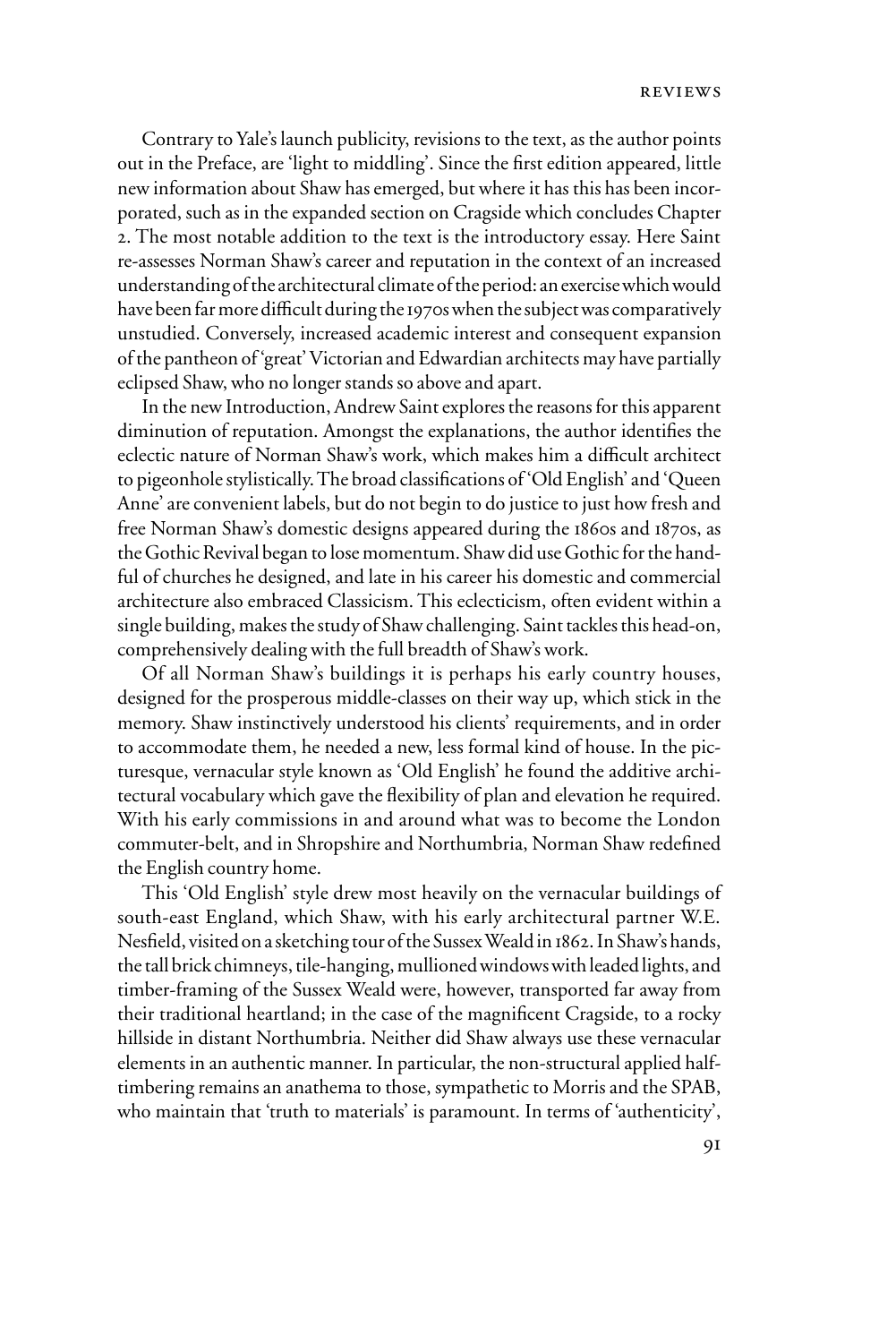it is easier to justify Shaw's use of iron girders, upon which his 'half-timbered' overhangs, as well as other structural elements of his designs, depended. The disguised nature of this ironwork drew some, according to Saint, misplaced, contemporary criticism, including from Morris, who, speaking of 180 Queen's Gate, Kensington, asked 'if you will have railway architecture, why don't you show it?'

Given Shaw's strong disapproval of Morris's 'glaring wallpapers' on the grounds of their obtrusive designs and high price, it is ironic that the now demolished 180 Queen's Gate was once well known for its collection of Morris papers and furniture installed by the client. The house itself was built in the 'Queen Anne' style which Norman Shaw utilised for his town houses. Harking back to the more recent past, 'Queen Anne' drew from a different architectural palette from 'Old English', characterised by the use of red brick, rubbed brickwork, large white painted windows, and asymmetrically placed bay windows. Shaw was an undoubted master of this style and something of the range of his variations on this theme can be seen along the Chelsea Embankment where he built Swan House, Cheyne House, Clock House and Farnley House. At the time, the 'Queen Anne' style was not universally admired, however, and the Chelsea ensemble was described dismissively by Morris in his 1888 essay 'The Revival of Architecture' as 'elegantly fantastic'.

In the latter part of his career, Shaw moved away from both 'Old English' and 'Queen Anne' towards the symmetry of English classicism, termed wittily the 'Wrenaissance' style. Amongst these late buildings, the architect Reginald Blomfield, an earlier biographer, regarded Shaw's 1890 remodelling of Chesters, Northumbria, as the architect's greatest work. It is now accepted, however, that in terms of inventiveness and freedom, this final phase is one of decline, a thesis with which Saint is in broad agreement. Whilst Shaw's late classical buildings do not display the intuition of his early work, there is little doubt that this last phase of the architect's career did leave a legacy of strikingly memorable buildings. Among these is Bryanston, Dorset, the colossal country house he built for Lord Portman, which is so unlike Cragside, built early in his career, that it is almost impossible to believe the same architect could be responsible. During the 1890s, Shaw also undertook a number of commercial commissions in the city centres of Liverpool and London. Not all of these projects were devoid of difficulty, and in the final chapter Saint skilfully navigates the reader through their trials and tribulations, including the rebuilding of The Quadrant in London's Regent Street, which troubled Shaw almost until his death.

It is not surprising that it is the buildings which dominate this architectural biography. Saint skilfully weaves the biographical information throughout the text but in contrast with the architect's imaginative and free-spirited buildings, Norman Shaw, the man, cuts a rather grey figure. The portrait photograph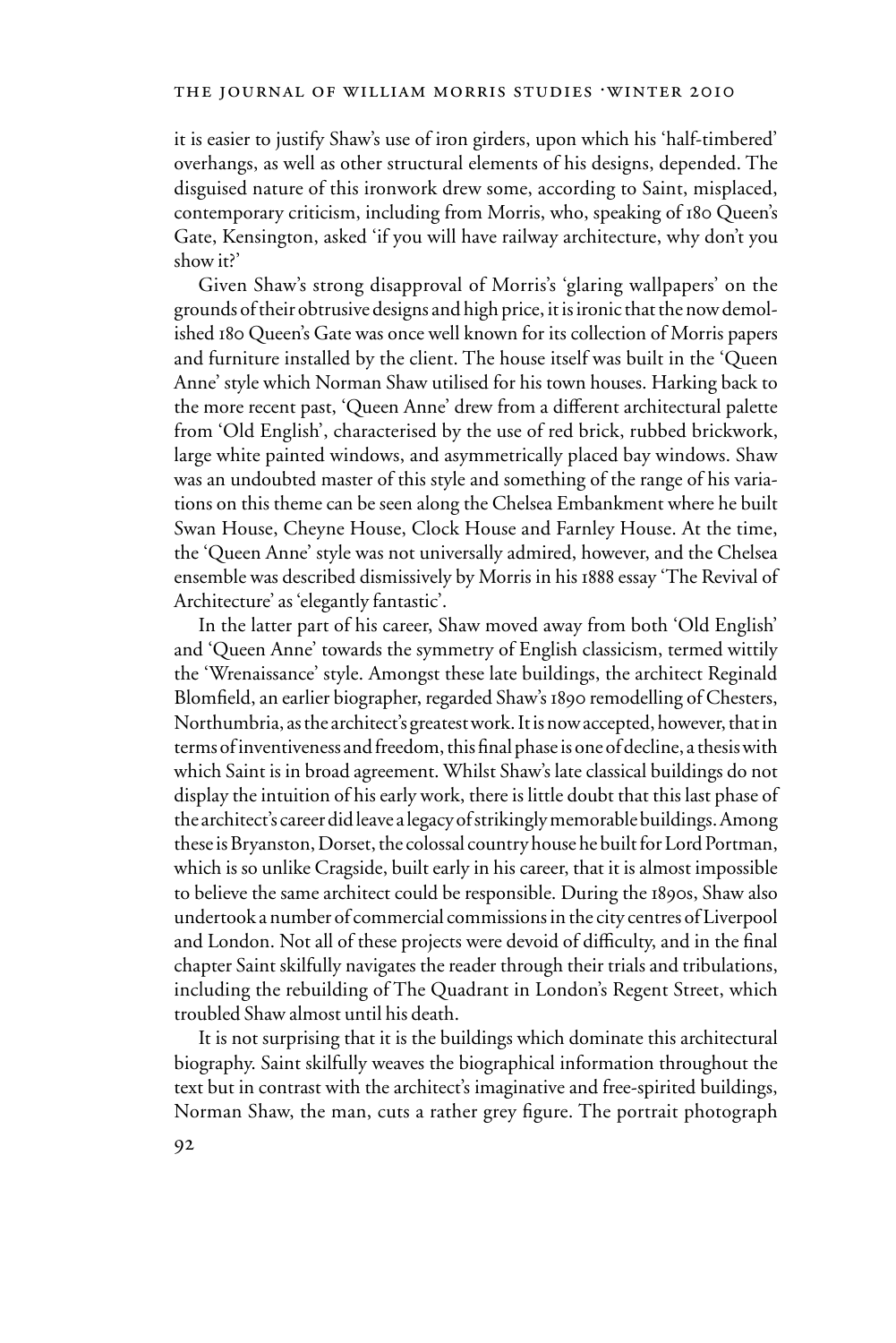reproduced in the Introduction depicts Shaw aged 58, at ease, living a quiet and uneventful family life in Hampstead; tall, clean-shaven, every inch the successful and respectable professional, with the aspect, according to a contemporary journalist, of a cabinet minister. His early upbringing, however, was not easy. Of Irish-Scottish ancestry, the premature death of his father meant that from the age of three, young Richard's middle-class existence was far from secure and his education was consequently sporadic. From this background, Norman Shaw emerged as a disciplined, decent and strong-willed individual who became a dedicated architect.

Norman Shaw's sensibilities were, however, those of an artist, and he became a Royal Academician rather than a member of the R.I.B.A. His Royal Academysponsored European trip, sketching tour of the Sussex Weald, pupillage with William Burn and Anthony Salvin, and a stint, like Morris, in the office of G.E. Street, honed his exceptional drawing talents. It was also at the Academy where he exhibited his work, most memorably of Leyswood in 1870. Shaw was also an early adopter of photo-lithography, which allowed the accurate reduction of his large perspective drawings for publication in the building press. This proved a double-edged sword, for whilst it spread Shaw's fame, it also led to his ideas being widely copied in debased forms.

That Norman Shaw's *oeuvre* was ceaselessly copied should not devalue it, but as Saint points out, at the end of his life he felt at least partially responsible for this diffusion: but happily he did not live to see the full extent of what Osbert Lancaster later termed 'By-Pass Variegated' spreading through the inter-war suburbs of English towns. Nevertheless, it is still sad to read the extracts of his correspondence with Muthesius, reprinted in the Introduction, where Shaw denigrates his own work. Although Shaw was self-effacing, he was certainly well aware of his professional standing and was pleased by the offer of a baronetcy five years before his death in 1912, although his desire for a quiet life meant that he declined it.

Norman Shaw may have turned down this honour but he was undoubtedly, in Andrew Saint's words, 'the highest type of architectural knight errant'. Whilst enough of Shaw's buildings survive for them to 'speak for themselves', it takes a writer of real skill to make sense of their eclecticism, place them in context and present such a coherent case for Shaw's continuing place as the foremost architect of his generation. With this revised edition, Andrew Saint, with the help of the architectural photographer Martin Charles, has certainly achieved this. If you own the first edition, the superb new colour photographs, and higher production values of this revision will make it a very tempting proposition. For those who do not own it and who have an interest in what was this most inventive period of English architecture, this book is an essential acquisition.

*Nigel Pratt*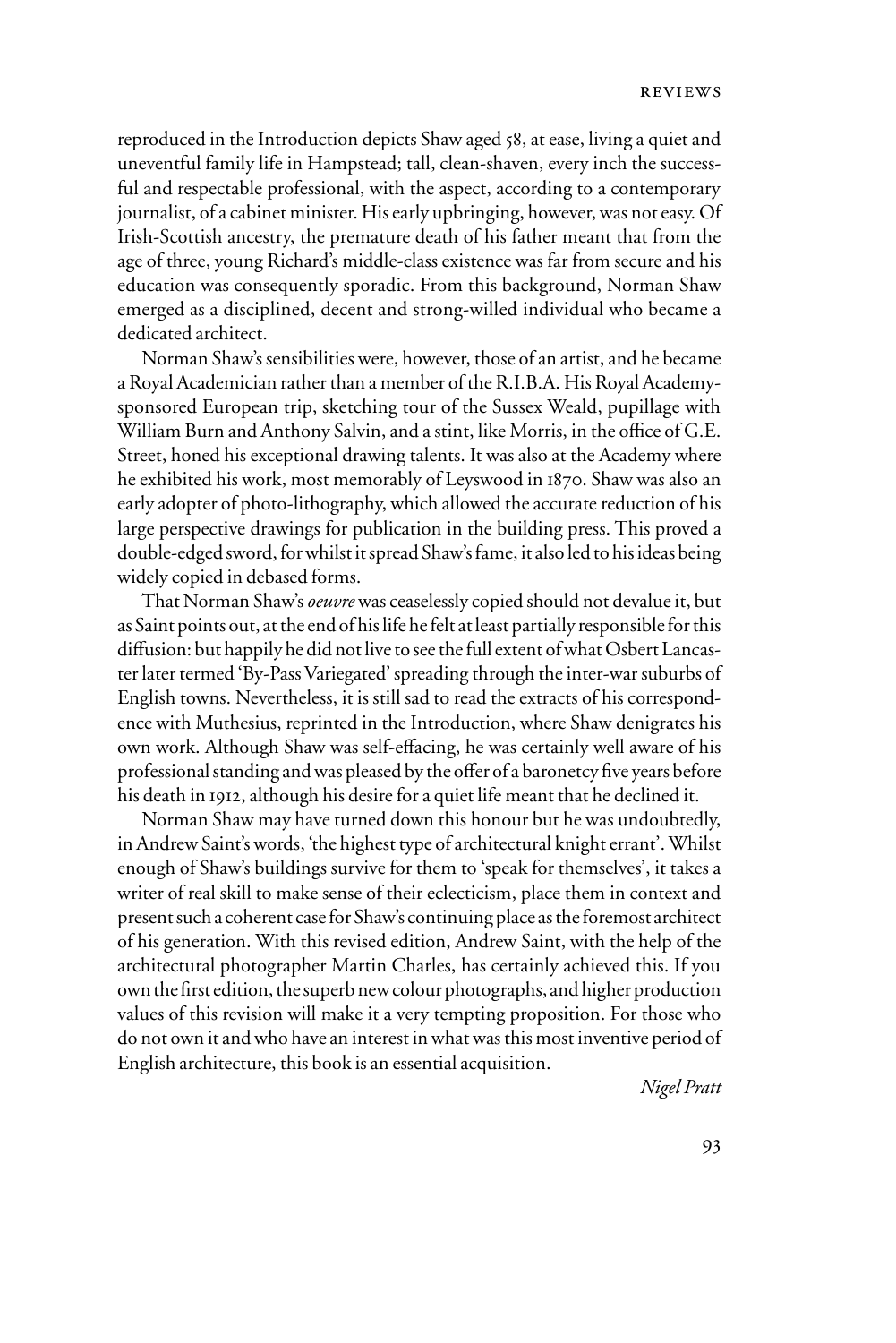Laurence Davis & Ruth Kinna, eds, *Anarchism and Utopianism*. Manchester University Press, 2009, xvii + 285 pp. Hbk. £60.00, ISBN 978 07190 7934 4.

I was not looking forwarding to reading this book. Although I have a considerable interest in literary utopias; not because I find them – with the notable exception of *News from Nowhere* – socially plausible, or consider that they would be pleasurable to live in, but because they are most revealing of their author, or of the time and place in which they were written. As Morris himself commented, 'the only safe way of reading a utopia is to consider it as the expression of the temperament of its author'. (quoted on p. 94 n. 14) Whilst the most widely read utopias of the twentieth century – *Brave New World* and *Nineteen Eighty-Four* – are better designated as dystopias, the classic utopias – Plato's *Republic* and More's *Utopia* (the work which gave us the category) – are dystopian for most of us; and it was Morris's dislike of Edward Bellamy's statist and authoritarian *Looking Backward* which was largely responsible for the writing of *News from Nowhere*.

Just because one person has conceived of an alternative, supposedly ideal society does not mean that it is humanly possible. And the calamities ensuing from social engineering undertaken, in particular, by Communist regimes ought to make utopianists pause for reconsideration. Anarchists have generally shared my reservations, resisting 'blueprints' which might be imposed on them and others. Indeed Frank and Fritzie Manuel, authors of the classic *Utopian Thought in the Western World* (1979) concluded that there was no 'significant utopian novel or full-bodied description of a future utopian society whose author would identify himself as an anarchist.' (quoted on p. 224)

I was therefore surprised  $-$  but delighted  $-$  to find that most of these points are repeatedly made throughout this collection deriving from papers given to meetings of Utopian Studies Societies in Colorado Springs and Tarragona. In the opening chapter, 'Anarchy and the Dialectic of Utopia', John P. Clark ably criticises what he calls the 'utopia of domination', not just of 'the state capitalist east' but also of the consumerist 'corporate capitalist west' (p. 12); 'utopian elitism' used for 'purposes of power and manipulation', of which Bakunin as well as Plato is identified as a perpetrator (p. 13); and the 'utopia of escape', practised by both 'leftist sectarians' and 'academic utopians' – or 'utopologists' – for whom 'utopia is neurosis, a defence mechanism, a convulsive reaction against self and world.' (pp. 15–16) Yet as Peter Marshall emphasises in an appealing preface, 'without the utopian imagination it would be impossible to imagine a different world from the one in which we live … Without the generous vision of a better society, there would be little hope and less change' (p. xiv); and Clark similarly applauds utopia as 'a critique of domination' as well as 'a vision of a reality beyond it', the prefiguration of a 're-channelling in a liberatory direction of desires and passions' currently tamed or repressed. (pp. 16, 20)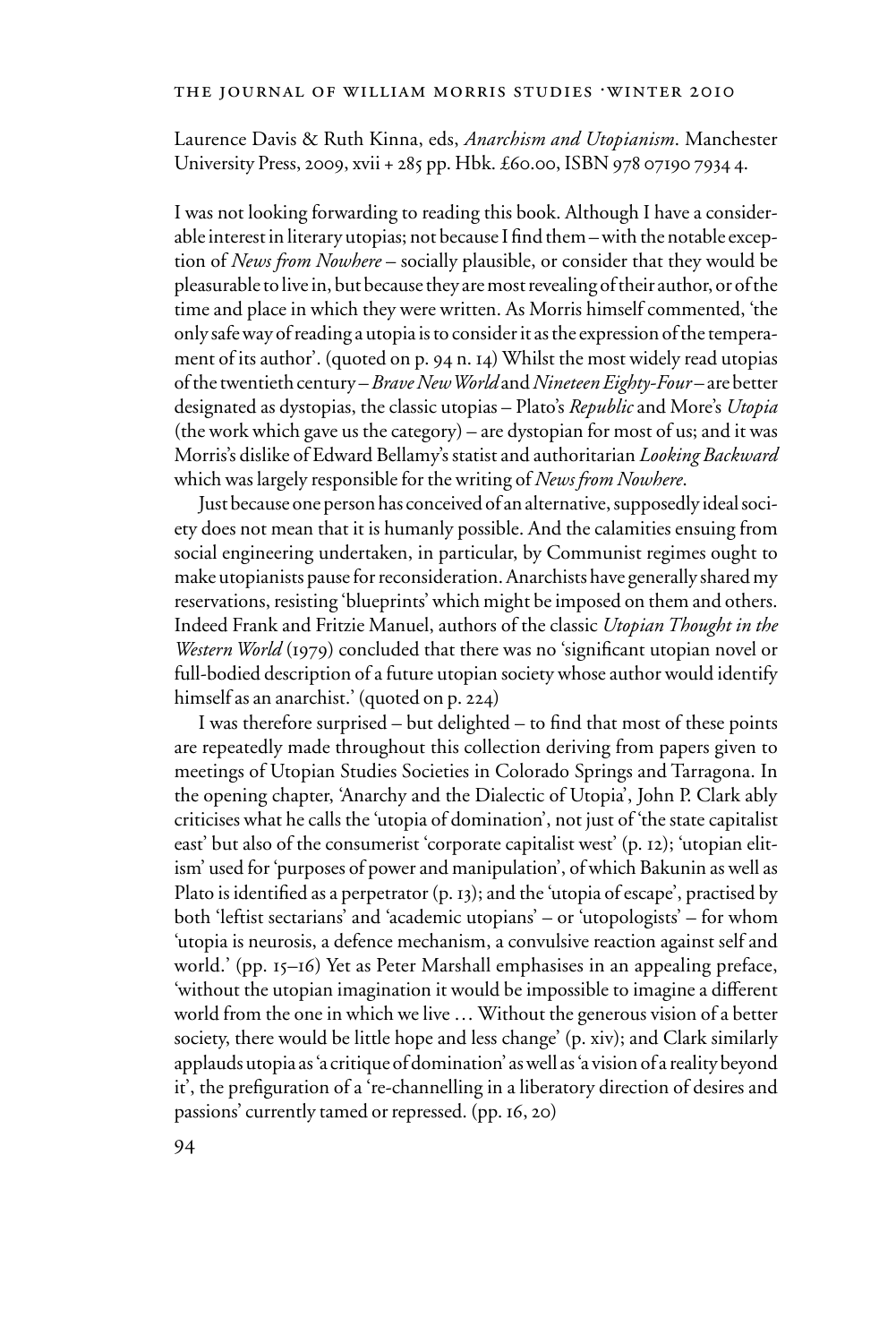Clark further – and most perceptively – identifies two other kinds of utopia (not recognised by the 'utopologists'): utopia in the present and utopia in reality. He explains the first by citing Blake's assertion that 'when the doors of perception are opened we perceive all things as infinite' and Gary Snyder's belief in the 'truly experienced person' who 'delights in the ordinary', and concludes: 'The most liberatory utopianism affirms this existence of the eternal, the sublime, the marvellous, as a present reality and an object of present experience.' (p. 20) The second kind refers to 'utopian practice in the real world and in actual history' and draws from the anthropological record, the history of social movements, revolutionary reconstruction and experiments in communalism and grassroots democracy. As Clark observes, 'it would be a mistake to look at utopia primarily as a literary genre, as is often done today.' (p. 23) He receives support in the otherwise very different contributions of Uri Gordon and Saul Newman. Gordon, for example, in his compelling chapter quotes a contemporary New Zealand activist, Torrance Hodgson:

The revolution is now, and we must let the desires we have about the future manifest themselves in the here and now as best we can. When we start doing that, we stop fighting for some abstract condition for the future and instead start fighting to see those desires realized in the present. (p. 270)

Newman, for his part, invokes Foucault's concept of 'heterotopias', which, although 'real places in society as it currently is', are, because they are 'radically different or heterogeneous to it  $\ldots$  actually realized utopias within the existing order.' (p. 217)

Clark introduces Morris as 'perhaps the one other figure who ranks with Fourier among nineteenth-century utopian imaginative geniuses', itemising his contribution to utopianism not only as *News from Nowhere* but also his political essays and varied creative work. (p. 18) It is left to one of the collection's editors, Laurence Davis, to focus on Morris in his 'Everyone an Artist: Art, Labour, Anarchy, and Utopia', in which he compares him to Oscar Wilde and Ursula Le Guin. Davis greatly admires Morris, whom he does not attempt to claim as an anarchist, instead describing him – 'uncontroversially' – as a 'libertarian socialist.' (pp. 74, 93 n. 4) He blunders by believing Ruskin to have been Morris's 'Oxford mentor', (p. 75) but gives an excellent account of Morris's thought. *News from Nowhere*, he says,

… depicts a society organized around artisan production, with its emphasis on individual initiative, responsibility, and self-imposed timescales and rhythms set in an environment of spontaneous co-operation. In this profoundly democratic society, people are free to decide for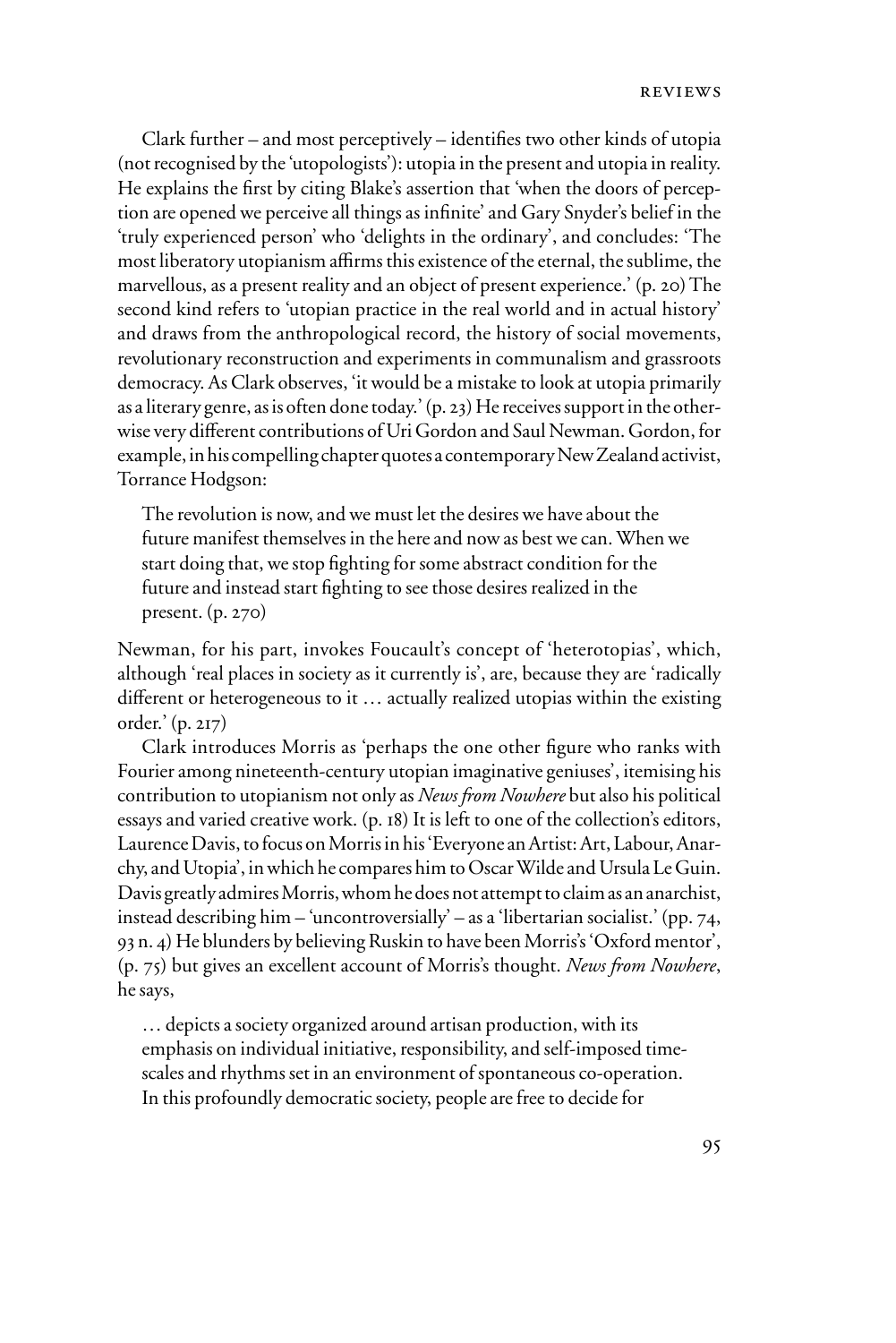themselves what they need and want, balancing those desires against how much work they want to do … The denizens of Nowhere have recovered a strong sense of place rooted in the land, and their community is bound together by the natural order of work rather than the coercive powers of the state (p. 77).

It is Morris's rejection of the artist and high art in favour of the craftsman and the 'lesser arts' which leaves Davis dissatisfied, critical of 'a thoroughly socialized world in which artistic activity is judged primarily by the gender-coded "manly" criterion of social usefulness.' (p. 82) In 'The Soul of Man under Socialism' Wilde, in contrast, gloried in artistic individualism, arguing that

… the community by means of organization of machinery will supply the useful things, and that the beautiful things will be made by the individual. This is not merely necessary, but it is the only possible way by which we can get either the one or the other (quoted on p. 88).

Yet Davis is equally unhappy with Wilde's vision. He considers that 'Morris and Wilde each glimpse a fragment of a larger truth about the relationship between art and society', believing both are 'right in part, and that what is now needed in the way of a sustainable counter-cultural challenge to capitalism is an anarchist utopian cultural politics that balances individual and society in a way that simultaneously protects the autonomy of art and firmly rejects the assumption that it must be something precious and elitist maintained by the joyless labour of an enslaved majority.' (p. 86) This synthesis he locates in Le Guin's novel, *The Dispossessed* (1974).

Le Guin is easily the most revered utopian in *Anarchism and Utopianism*. Whereas Morris is mentioned by only three of the fourteen writers, by one (Newman) erroneously as contributing to 'anarchist thought' (p. 207) – or if he did so, it was as a non-anarchist – Le Guin appears in six chapters. Several of her works are cited approvingly, but attention is centred on her portrayal in *The Dispossessed* of the anarchist society of Anarres, somewhat oddly since it is a decaying anarchist utopia, which the hero Shevek attempts to regenerate. It should be noted that whereas Huxley's dystopia, *Brave New World*, appears from time to time in *Anarchism and Utopianism*, his libertarian utopia, *Island*, upon which he placed great store and which unusually it would be enjoyable to be inhabit, is never mentioned.

What of the other chapters? John A. Rapp argues plausibly for the inherently anarchistic nature of Daoist thought, even though bamboo strips discovered in a tomb at Guodian in 1993 have been interpreted it as being 'more accommodationist toward government …'. (p. 33) Brigitte Koenig examines four previously unknown novels published in the United States during the 1890s, all delineat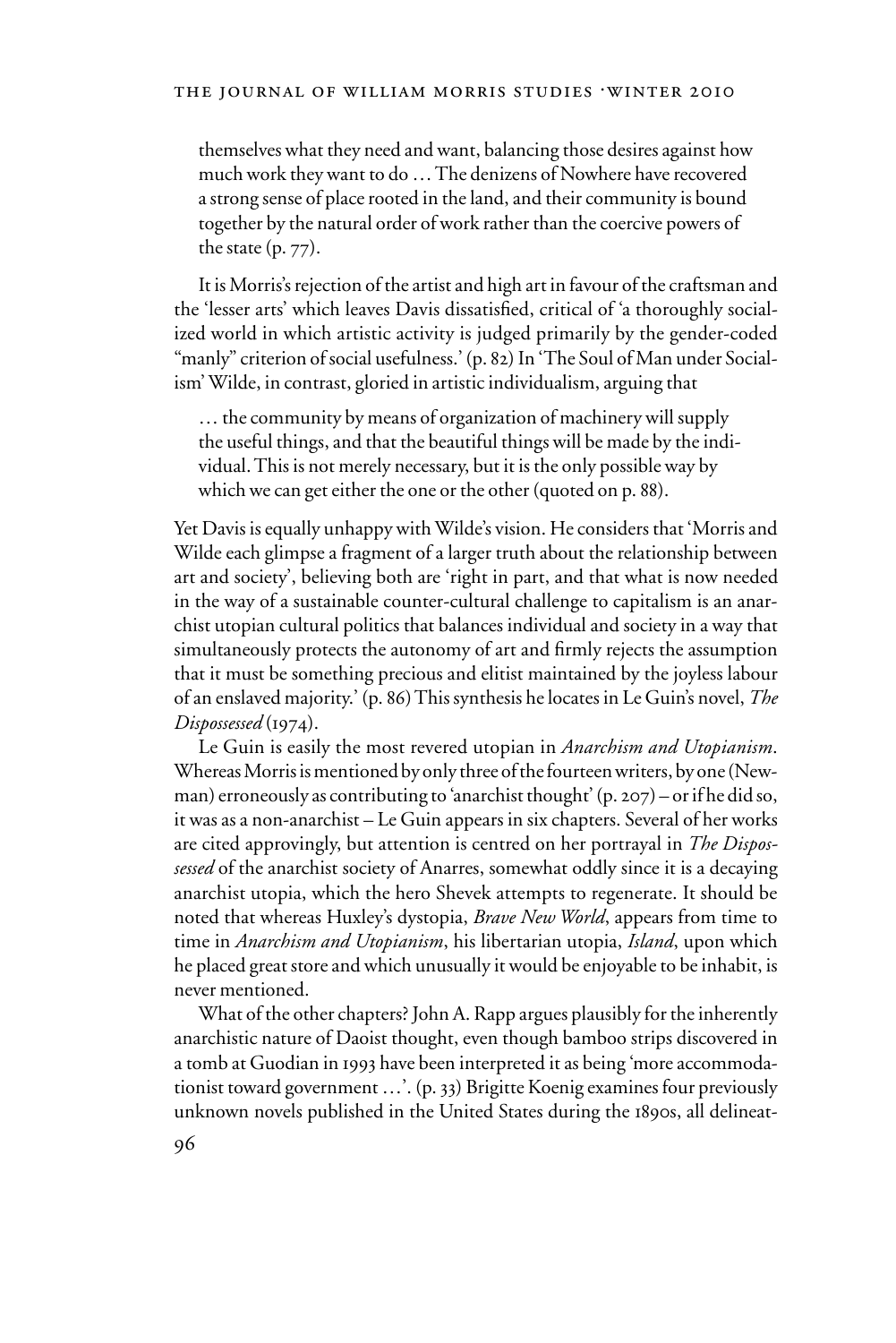ing – in contrast to Bellamy's *Looking Backward* of 1888 – 'a maternalist society in which free sexuality, voluntary motherhood, an affective relations would replace patriarchy and competition.' (p. 182) And Ruth Kinna, the other editor, compares the attitudes to utopian thought of Kropotkin and the always interesting Gustav Landauer, while usefully bringing in Kropotkin's neglected close associate, Waarlam Tcherkesov (or, in a more modern transliteration, Varlaam Cherkezov).

On the other hand, Brian Greenspan's arresting study of 'The Triumph of Freedom', a manuscript by an Australian, John Arthur Andrews, does not really belong in this collection, since Andrews intentionally held back from describing the coming anarchist utopia, instead revelling in the breakdown of society in latenineteenth-century Melbourne. Yet it is the two Latin American contributions which really baffle. Gisela Heffes compares three supposedly anarchist novels, two by Argentinians, the other by a Mexican. Only one of these is demonstrably anarchist, the Mexican work is definitely not, and insufficient information is given about the second Argentinian novel for the reader to decide. The late Nicholas Spencer bizarrely uses the publications of the French anthropologist Pierre Clastres, a specialist on the Indians of South America, especially Paraguay, to read B. Traven's best-known novel, *The Treasure of the Sierra Madre*. Spencer's emphasis is on the white prospectors, not the Indians of Northern Mexico, with no reference to Traven's celebration of the indigenous peoples of Chiapas in his other fiction, of which *Government* (despite its title a novel) possesses obvious correspondences with Clastres's *Society against the State*.

To sum up: this is a typically mixed academic collection with several of the contributions well worth reading but with others which either do not belong or, I regret to say, should be shunned.

*David Goodway*

Grace Lees-Maffei & Rebecca Houze, eds, *The Design History Reader*, Oxford: Berg, 2010, 544 pp., 70 b&w illus. Pbk, £24.99. ISBN 9781847883896.

The Design History Reader is an anthology of writing about design aimed at 'students coming to design history for the first time',  $(p, \zeta)$  and is divided into two roughly equal parts: 'Histories' and 'Methods and Themes'. Each part is then subdivided into sections, each of which contains an introduction, and a guide to further reading. Primary and secondary sources are presented alongside; thus an extract from Mary Guyatt's essay on 'The Wedgwood Slave Medallion', published in 2000, follows an extract from Adam Smith's *An Inquiry into the Nature and Causes of the Wealth of Nations* (1776).

The general introduction signals the ambition of the editors to present design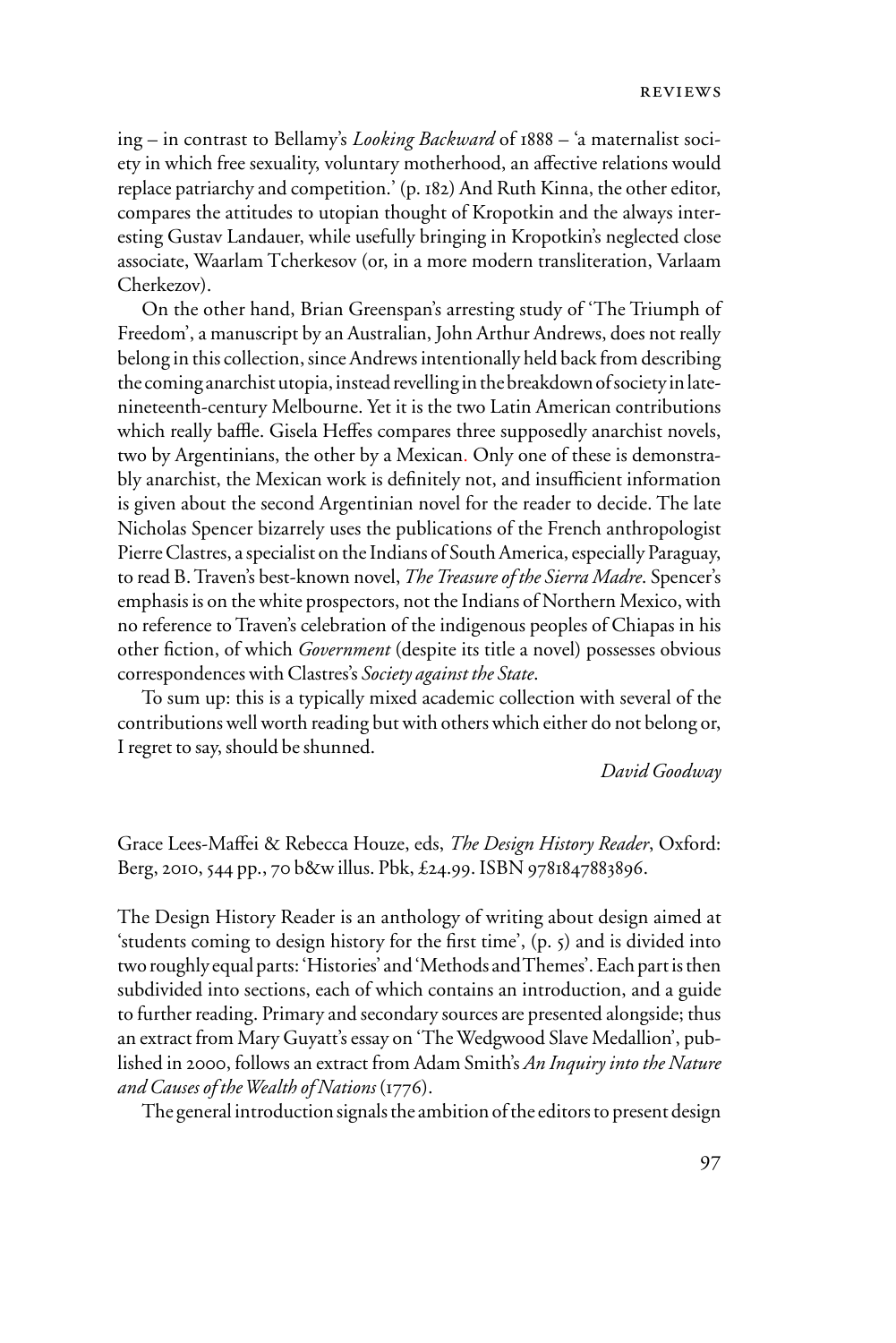history as a broad and eclectic discipline: 'The Design History Reader is distinguished by a concern for all fields of design history and a holistic approach to common debates.' (p. 1) This approach is conveyed by the selection of extracts, which seek to encompass broader debates within cultural history: the work of sociologists, philosophers, economists and writers associated with structuralism and post-structuralism are included. Some sections contain themes such as 'Gender and Design' and 'Consumption' which engage with the preoccupations of critical theory. It thus possesses the advantage of making the reader aware of the diverse angles from which design history can be approached, and offers a few seminal primary sources such as Thorstein Veblen on 'Conspicuous Consumption', and Walter Benjamin on 'The Work of Art in the Age of Mechanical Reproduction'.

The selection and arrangement of the texts is well thought out: the editors have evidently taken care to connect the extracts. In the section on the nineteenth century, Gottfried Semper's reflections on 'Science, Industry and Art' are followed by a good lengthy extract from Ruskin's 'On The Nature of Gothic' followed by Morris's 'The Ideal Book'. Ruskin and Morris are linked by an illustration from the Kelmscott edition of Ruskin's work. The final part of the section is 'The Art and Craft of the Machine', in which Frank Lloyd Wright muses on what he has learned from Morris, and then pushes that knowledge towards a more machine-based vision of the future.

There is much discussion in *The Design History Reader* of the influence of Nikolaus Pevsner's *Pioneers of Modern Design* (1936), particularly in the interesting section 'Foundations, Debates, Historiography 1980–95'. Pevsner's book is often seen as the foundation for modernist design historiography, an approach which seeks the roots of modernism in the work of Ruskin and Morris. Although the editors of this anthology are clearly aware of the limitations of this approach, from the perspective of someone interested in Victorian design, this anthology retains a strong bias towards the twentieth century. Eighteenth- and nineteenthcentury design are presented as the build up to debates which dominated twentieth-century practise. The structure of the 'Histories' section makes this very clear: the long eighteenth century and long nineteenth century contain one section each, whilst the twentieth century is given four.

Extracts from earlier historical periods have been selected with reference to their pertinence towards debates important in twentieth-century design. At times this decision is acknowledged, as in the introduction to the eighteenth century: 'Section 1 therefore begins with two extracts that explore examples of localized design and production as a negotiated and complex phenomenon, feeling the effects of modernity spearheaded in Britain and the US.' (pp. $13-14$ ) Students would receive a narrow vision of nineteenth-century design history from this book; for example they would be unlikely to realise that debates about truth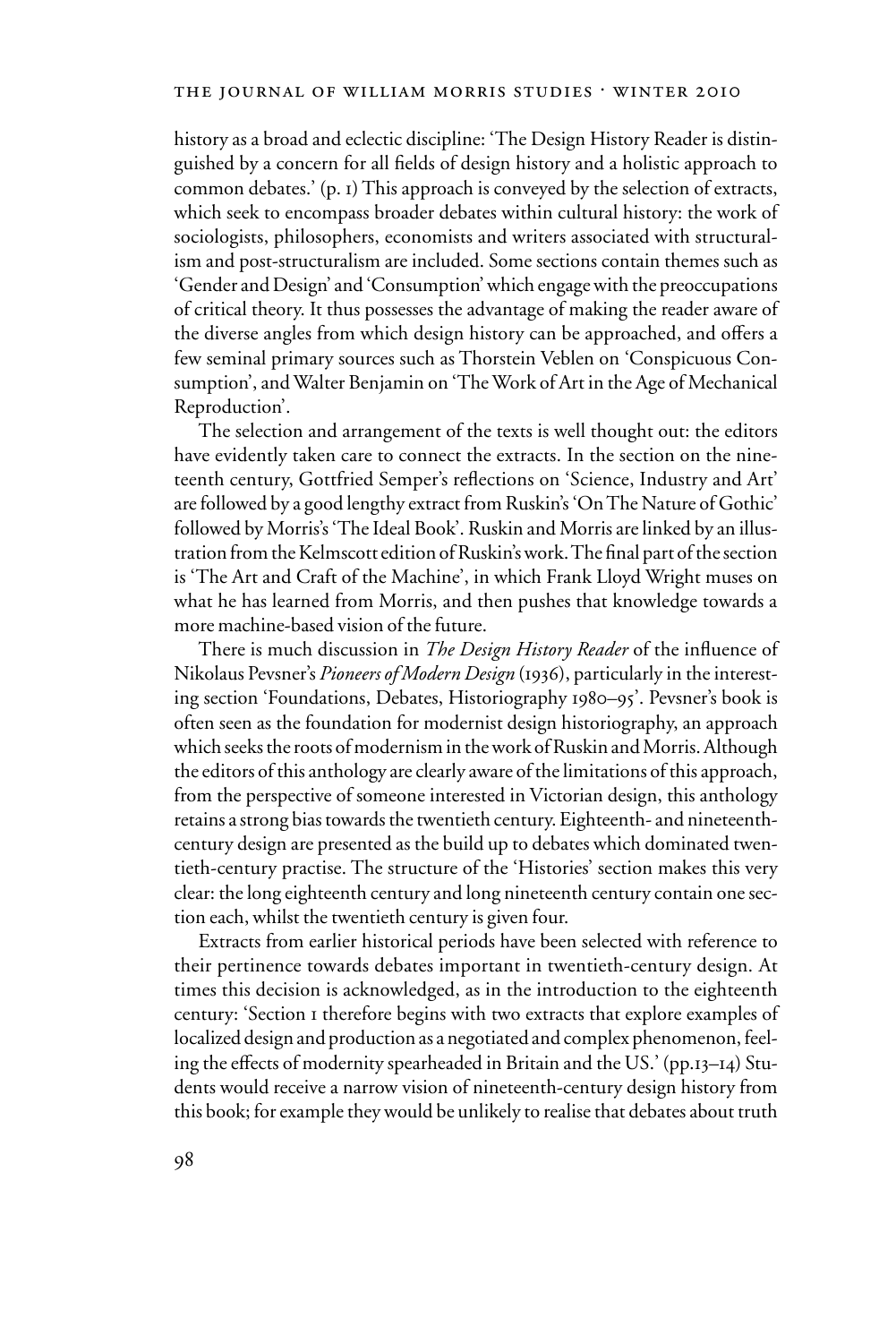to materials and the appropriate role of ornament, emerged within those about ecclesiastical design, a situation exacerbated by the decision to omit Pugin, who is mentioned in introductions and further reading but not chosen for an extract.

The extracts also fail to reflect (or perhaps deliberately avoid) the legacy of the Arts and Crafts movement. This can be a difficult task for an editor, as many strong links between Arts and Crafts designers and their later followers are primarily visual: the influence of Voysey's patterns on Art Nouveau, or the impact of the studied simplicity of certain Arts and Crafts objects, is difficult to convey *via* textual extracts. Having said this, if Viennese design during the early twentieth century had received more attention, this relationship might have been more effectively articulated.

The book is relatively cheap and as a consequence illustrated sparingly, but represents good value for a student budget. For the most part the production values are pleasing, but I could not help feeling a twinge of irony on finding that my reading Morris's section on 'The Ideal Book' was slightly impaired by an illustration on the previous page showing through the rather thin paper.

This book will be a useful text for students on studio-based courses: it gives a nice sense of the range of secondary approaches to the subject and allows glimpses of primary material which they might follow up. It is also clear why the book is biased towards twentieth-century design: design-practice students tend to be interested in recent developments, and are far more numerous than those specifically studying design history. Specialist design history students might find this anthology rather limited, and I would not recommend it to serious students of eighteenth- or nineteenth-century design, as it does not really begin to map out the necessary material. No anthology will ever be comprehensive, but the thematic and theoretical breadth of this book, although admirable in one sense, allows little room for historical breadth: I feel that this would have been a stronger publication if its bias towards twentieth-century design had been made explicit.

## *Jim Cheshire*

Charlotte Gere, *Aesthetic Circles: Design & Decoration in the Aesthetic Movement,*  London: V&A Publishing, 2010, 240 pp. 214 illustrations, many in colour. Hbk, £35.00. ISBN 9781851776023.

In this attractive and informative book, Charlotte Gere provides a wide-ranging account of what she calls 'the influence of artists' houses and households' on house decoration more generally during the late nineteenth century. This is a topic which makes good sense as soon as one thinks of it, but had been treated before once only, in Giles Walkley's *Artists' Houses in London, 1764–1914* in 1994,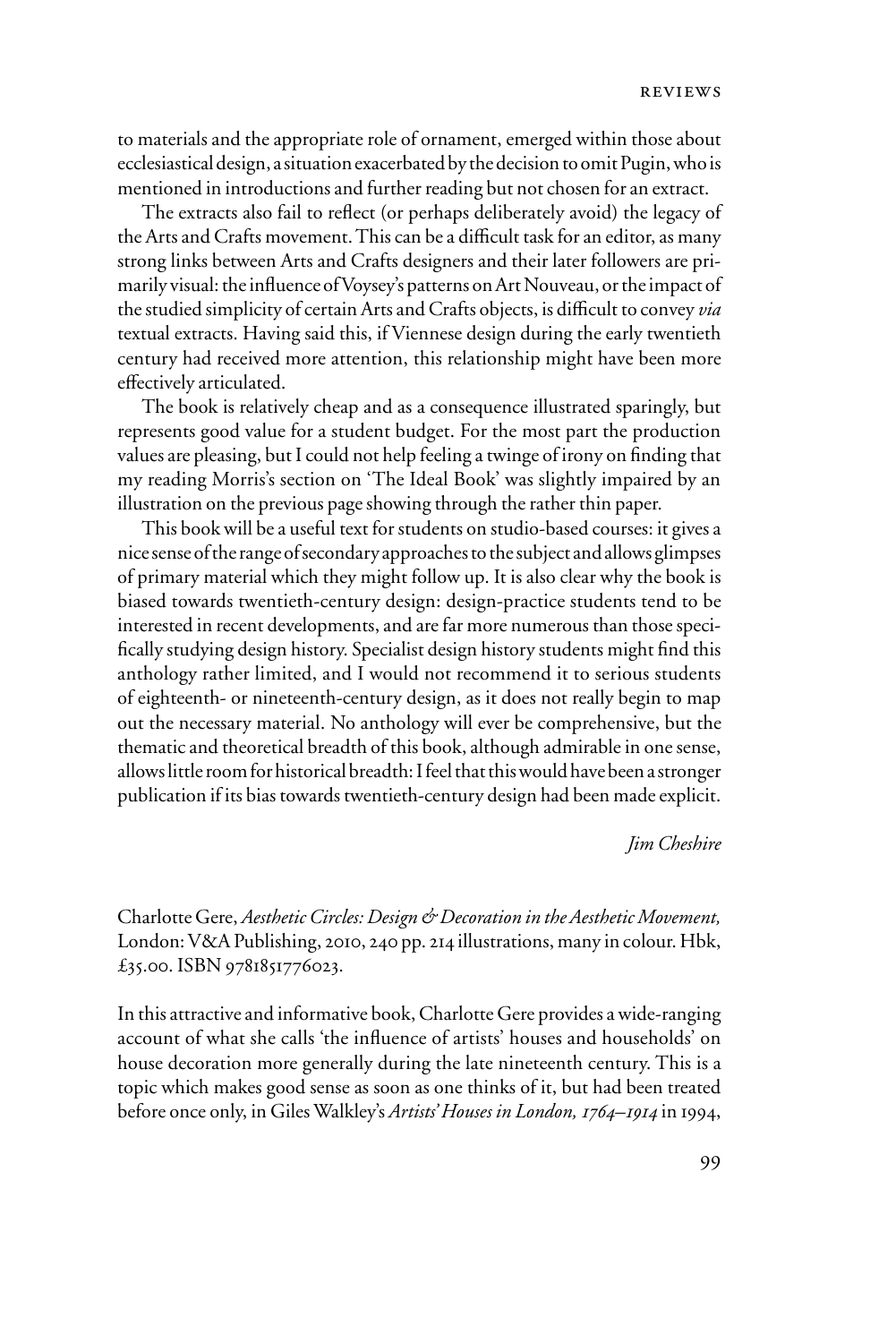which was more narrowly socio-economic in its focus . As her Preface explains, Gere was able to make use of material assembled by the late Jeremy Maas, whose son Rupert provides a graceful Foreword.

The material is presented in four substantial and very well-illustrated chapters. The first is 'Princes of Bohemia: The Art World and Victorian Society', which brings out the striking advance in wealth and social position achieved by successful artists during the later nineteenth century. Dramatic evidence of this is offered in the form of the 'large Neo-Renaissance palazzo' built by John Everett Millais in Palace Gate in 1876 – although it was not until 1896 that Millais was to become President of the Royal Academy, as well as receiving his knighthood. In building his impressive house, as Gere says, Millais, the erstwhile Pre-Raphaelite, 'pushed boundaries physically as well as socially ... challenging his new-rich and, in some cases, aristocratic neighbours with a grander house than had yet been achieved by either Leighton or the Dutch emigré classicist Lawrence Alma-Tadema'.

During the following year Leighton was to plan, with his architect George Aitchison, a spectacular 'Arab Hall' to complement his studio-house in Holland Park, Kensington; Leighton House was to be described as the Eighth Wonder of the World by Vernon Lee in 1883; Leighton was to go beyond mere knighthood, and achieve a peerage in 1896. The public interest in such artists' homes was encouraged by journalists such as Mrs. Haweis in her *Beautiful Houses; Being a Description of Certain Well-Known Artist Homes* in 188*2 –* a volume bound in vellum with deliberately anachronistic initials and long 's' s – and Moncure Conway's *Travels in South Kensington* published in the same year. Gere shows that the spirit of these developments was thoroughly eclectic, with elements from the Gothic Revival, the Chinese, the Japanese and the Persian, but points out that 'William Morris was the Aesthetic decorator of choice; his legacy is probably the most long-lived at any time before or since'. She also suggests that, unlike many artists who encouraged the public to visit their studios as a form of advertisement, Morris and Burne-Jones 'evolved' what she engagingly terms 'a socially evasive lifestyle'.

In the second chapter, 'The Victorian Artist's House. Art and Architecture', Gere stresses the significance of the developing interest in artist's houses: 'Considered together, the houses reveal interesting architectural, decorative (as in the ubiquitous Morris wallpapers, blue-and-white china, decorative tiles and Oriental rugs) and style associations, as well as social patterns and connections.' It is indeed a strength of this book that the artistic and the social are so well integrated. The numerous illustrations include paintings like W. P. Frith's *The Private View*  of 1881, H. Jamyn Brooks' *Private View of the Old Masters Exhibition at the Royal Academy* of 1889 and G. Greville Manton's *The Royal Academy Conversazione* of 1891, all reminding us of the social importance of art in the London of the time. The chapter also includes a discussion of the development of department stores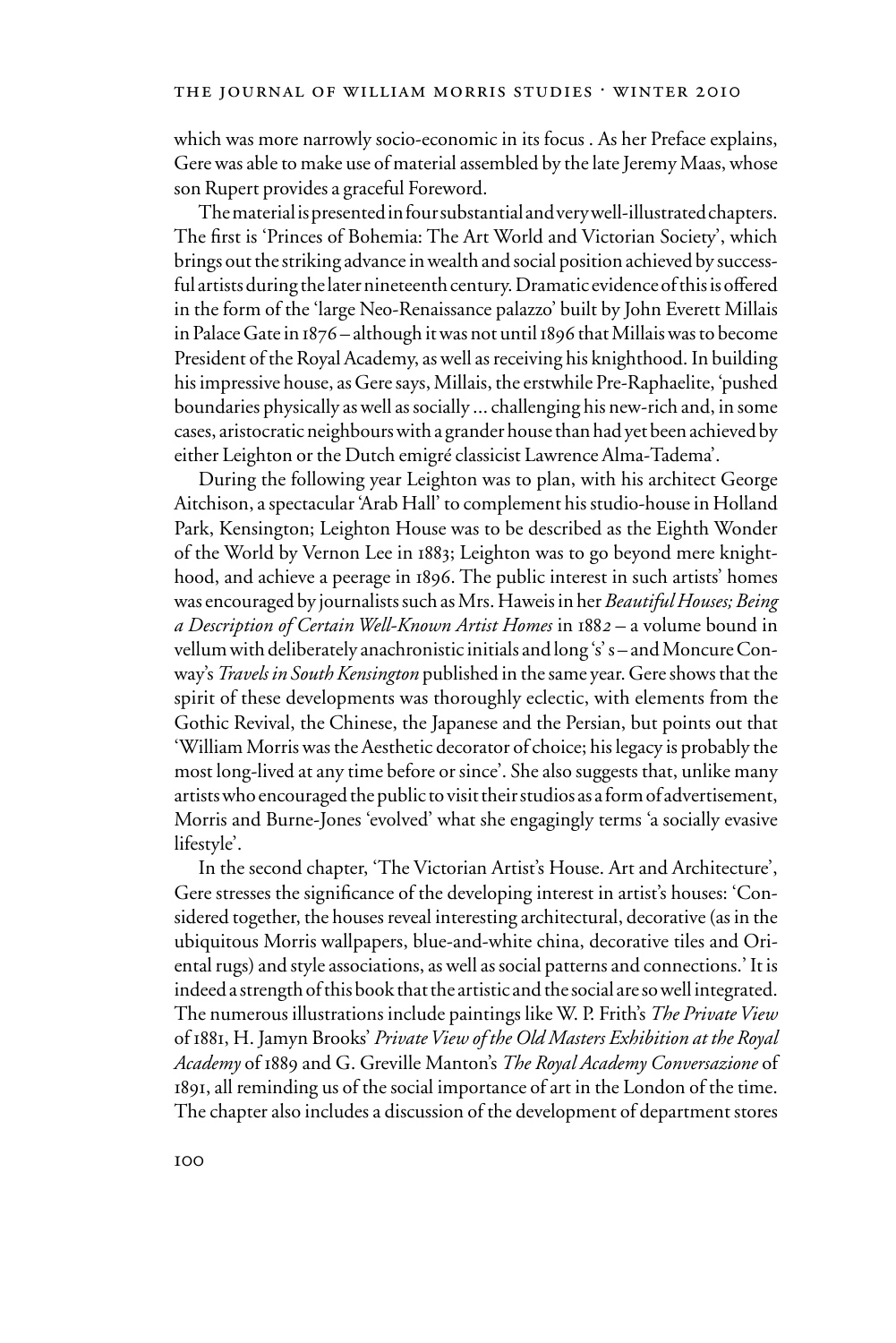later in the century, with particular reference to Liberty's in Regent Street. As Gere puts it, 'Morris had shown how it was possible to retail the artistic look, and the new department stores made it fatally easy' – though the adverb 'fatally' seems to indicate a more critical attitude to the developing consumerism than is shown elsewhere in the book.

It is interesting to discover that the Metropolitan Board of Works was far from keen on the red-brick houses in the Queen Anne style favoured by the artists; Philip Webb and, more prolifically, Norman Shaw were prominent among the architects satisfying this demand. Gere makes an important point about the involvement of middle-class women in 'the new decorating scene', arguing that they became increasingly important 'both as arbiters of taste (and authors of ... decorating manuals) and as practitioners of interior design in either a professional or amateur capacity'. In her account of Bedford Park, built, mostly by Shaw, during the early 1880s, Gere quotes Moncure Conway to the effect that so many of the houses contain Morris & Co. wallpaper and designs that 'a branch of the Bloomsbury establishment will probably become necessary in the vicinity of Bedford Park'. The chapter ends with a section entitled 'Rural Idyll: Escape to the Country' which shows how the building of railways in the period made it possible for artistic communities to develop outside the city: 'Not long after the arrival of the railway in 1859, the area of Surrey around Guildford and Godalming saw a great influx of the art world'. Myles Birket Foster at 'The Hill', his picturesque house at Witley (of which there is an attractive illustration), was one of the first to install a complete decorative scheme provided by Morris, Marshall, Faulkner & Co., in 1862; a full account of this is provided.

The third chapter, 'Amateurs and Aesthetes', takes us into the worlds of fashion and patronage. Among the most important patrons discussed are George and Rosalind Howard, for whom Webb built 1, Palace Green in 1870, and the Wyndham family of 'Clouds' who also had a house in Belgrave Square. In this connection, attention is drawn to the excellence of the decorative output of Leighton's architect and collaborator, George Aitchison, whose work – shown in three attractive colour illustrations – surely deserves to be better known. Later, there is an account of the Ionides family, beginning with Alexander at 1 Holland Park and including Constantine's splendid donation of his collection to the V&A in 1900; this included the beautiful Broadwood grand piano decorated in gesso by Kate Faulkner to a design by Burne-Jones.

The fourth chapter focuses on a number of 'Houses and Their Owners': Watts and Leighton in Kensington, Morris at Red House and 'the two Kelmscotts', Rossetti and Whistler in Chelsea, Burne-Jones at 'The Grange', Alma-Tadema and Tissot in Regent's Park and St. John's Wood, and a number of artists in the Northern Retreat of 'Sweet Hampstead'. Here Gere's research shows itself to advantage in the detailed accounts she is able to give of the relevant houses and the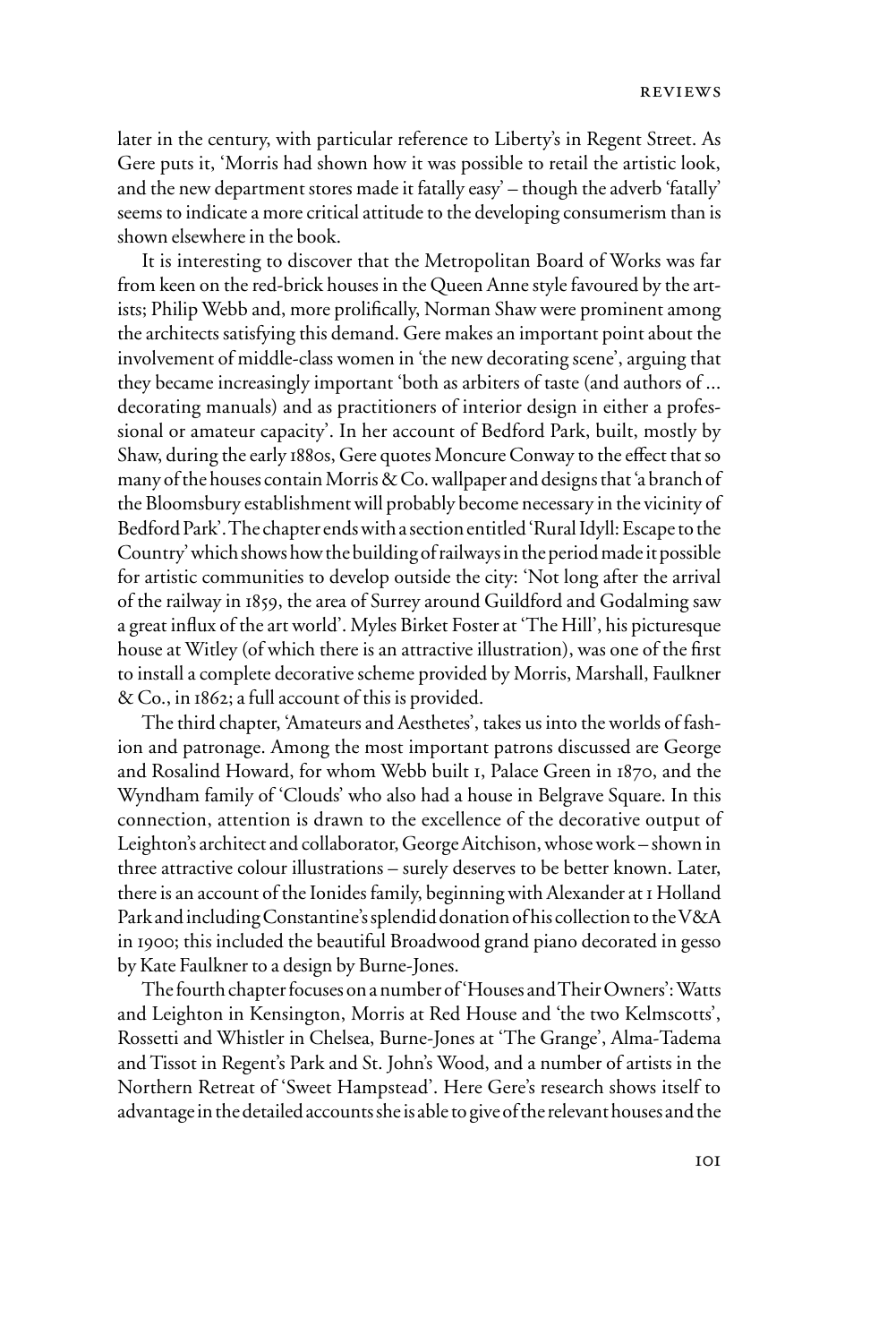#### THE JOURNAL OF WILLIAM MORRIS STUDIES . WINTER 2010

parts they played in the lives of their owners. Although all are interesting in different ways, Leighton it is who appears to have created, with Aitchison, the most remarkable of all the houses, furnished with a quite astonishing variety of works of art. When the contents were sold at Christie's soon after his death, the sale lasted for more than a week, and realised no less than £31,549. The most attractive visual material in the book is undoubtedly provided by Tissot, whose paintings *Young Women looking at Japanese Article*s (1869)*, Reading the New*s (1874)*, Lady at a Piano* (1881), C*roquet* (1878), *In the Conservatory* (1875-8) and *Hide and Seek* (1880-2) all pleasingly convey the appeal of the aesthetic lifestyle. I was also pleased to see examples of aesthetic interiors by Atkinson Grimshaw, a painter whom I had previously associated only with uncompromising northern landscapes. The account of Morris ends with a generous assessment of his influence:

He transformed the way in which people of modest means decorated their houses, by making art available not through an elaborate process of commissioning, but from a shop. Although the full-blown Morris & Co. treatment was not affordable by any but the very wealthy, Morris's influence was pervasive, especially among cultivated professionals. The most popular of his wallpapers, 'Daisy', covered the walls of many of the little red-brick 'Queen Anne'-style houses that sprang up in garden suburbs on the fringes of London.

But it is worth remarking that this creditable achievement fell far short of what Morris had come to hope and work for in his socialist years. It was not just the lives of 'cultivated professionals' that he wished to improve, but those of all his fellow-citizens. His inability to achieve this set him inexorably apart from the aesthetic movement that he had helped to bring about.

A brief Afterword brings the story into the twenty-first century, and comments on the present condition of a number of the houses considered in the book, including The Grange – inexcusably demolished in 1957 – and Red House, in discussing which Gere remarks on the problem confronting those concerned with preservation, 'whether it is better to strive for a continuum or a specific moment, frozen in time'. She ends with three case histories. Watts's Little Holland House was demolished in 1965; Alma Tadena's house, expensively renovated, is now in private hands; and C.R.Ashbee's Magpie and Stump in Cheyne Walk was demolished in 1966, though some of the fittings were taken to the V&A. Gere's conclusion is realistic: 'Public opinion has turned against the destruction mania of the 1960s and it will probably not be repeated, but money speaks. So long as art and tourism are valuable commodities and the prices for outstandingly original or unique properties remain staggeringly high, their relics will survive'.

The book finishes with a full and informative Cast of Characters, from Maurice Bingham Adams (who published *Artists' Homes* in 1883) to Marie Zambaco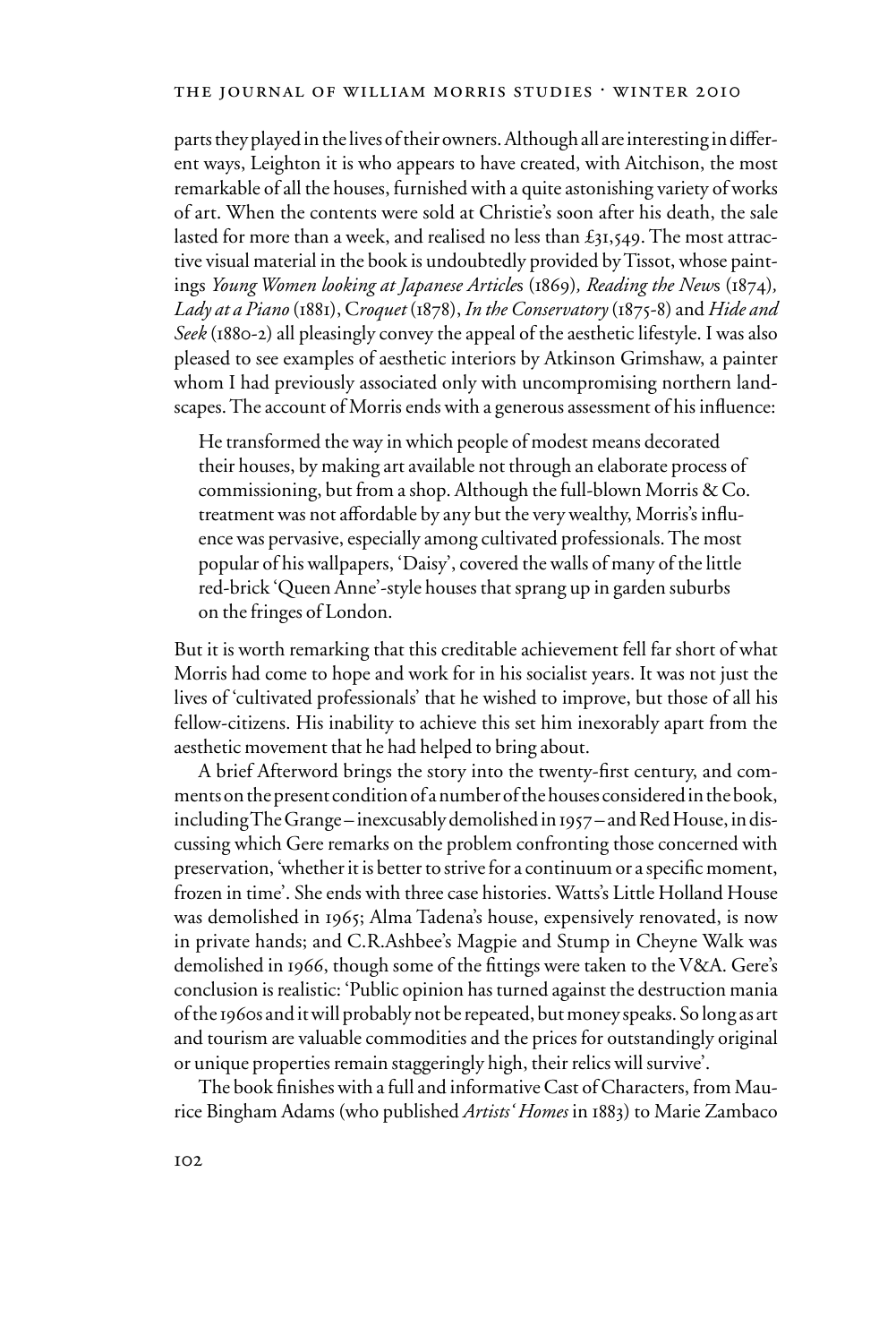('model and sculptor cousin of the Ionides family'). This is followed by an unusually thorough Bibliography and an excellent index. The endpapers of Morris's 'Pomegranate' are particularly attractive. My only criticism of the book is that its designers have adopted the questionable practice of providing wide left-hand margins on each right-hand page, so destroying the unity of the double spread. I hope that V&A Publishing will not repeat this unMorrisian practice.

*Peter Faulkner*

Donald Insall, *Living Buildings, Architectural Conservation: Philosophy, Principles and Practice*, Mulgrave, Victoria: Images Publishing Group, 2008, 272 pp, £39.50. ISBN 9781864701920.

Architectural conservation has come a long way during the last fifty years, and this book, celebrating half a century of Donald Insall's architectural practice, admirably charts this progress. Insall, one of the leading conservation architects of his generation, is a principal driver behind the modern conservation movement. Operating from London, but with seven regional offices, his architectural practice, Donald Insall Associates, currently employs forty architects and has undertaken some of the highest-profile conservation projects in Britain and overseas. The breadth and quality of this work is highlighted throughout the book, which cites a truly impressive range of projects, illustrated with excellently reproduced photographs and exquisitely executed plans, elevations, sketches and axonometric projects by Insall and members of his practice.

Yet *Living Buildings* is far more than a glorified glossy brochure showcasing the achievements of a single architectural practise. Its central ethos is that buildings are 'alive' and that we must get to know and understand their individual essential character in order to allow us to make appropriate decisions to ensure their conservation. This philosophical approach is a constant theme throughout the book. In a myriad of practical examples, encompassing some the most important buildings in the country, Insall shows how it underpins the thought processes necessary before practical interventions into the fabric of historic buildings are carried out.

It is enlightening to compare this approach with Insall's previous offering *The Care of Old Buildings Today: A Practical Guide*. Published in 1972, this was a pioneering work and one of the rare books aimed at the practitioner since A.R. Powys's *Repair of Ancient Buildings* of 1929 first sought to ally conservation techniques with the principles embodied in Morris's 1877 SPAB *Manifesto*. As a practical handbook, *The Care of Old Buildings Today* deals in-depth with the legal and financial aspects of a conservation project and the techniques and methods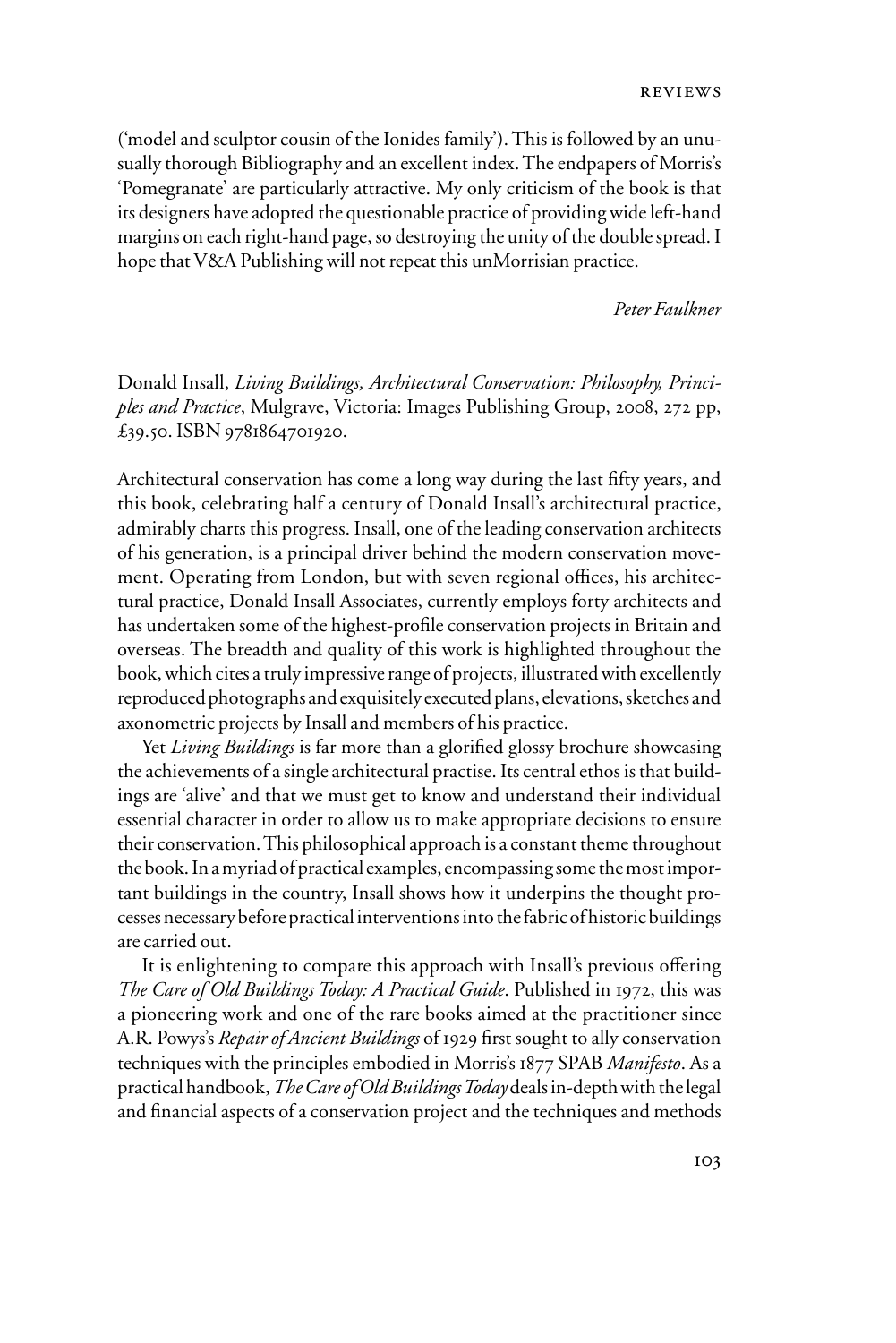## THE JOURNAL OF WILLIAM MORRIS STUDIES . WINTER 2010

involved in carrying out the work. The intervening thirty-eight years since it appeared has seen a proliferation of publications dealing with these issues. As a consequence, in *Living Buildings*, Insall does not need greatly to concern the reader with this fine detail, although a bibliography or further reading section referring to some of these might have been helpful for the non-specialist. It might also have been useful to include a greater acknowledgement of the legal restrictions governing work on some of country's most important historic buildings, of which, as a founder-commissioner of English Heritage, Insall is fully aware. Whilst this may have toned down the slightly swashbuckling tone which surfaces from time to time throughout the text, readers might on occasion need to be reminded that such considerations often affect the choices made, and in many cases can be an overriding factor.

Freed from the necessity of providing a detailed administrative framework and technical guidance, Insall instead offers fascinating insights into how the solutions to the buildings problems or requirements may be informed by 'understanding', or as he terms it, 'befriending', the building. In the case of Kelmscott Manor, where he carried out repairs and reordering between 1965 and 1967, a key clue to decisions was the important question 'what would Morris himself, if he lived today, have wished to do?' This essential pre-intervention assessment stage was implicit in Insall's work at the time but was seldom articulated in print before the Australian ICOMOS Burra Charter of 1981 codified the concept of 'understanding significance'. The idea that a building must be 'understood' and a conservation plan formulated before any intervention takes place, has since been adapted and enthusiastically taken up by the major heritage bodies in the UK, forming the philosophical basis for much of the intervening policy and guidance. Essential as these documents are, they often seem divorced from the first-hand experience and insights which he is able to call upon.

Insall's guiding voice comes through strongly throughout. Although not a practical handbook, *Living Buildings* does include some sections on projectmanagement and these are instructive. As a practising architect, mindful of his client's interests, he offers valuable guidance on assessing the needs of owners, such as HRH the Prince of Wales (who contributes the Foreword) at Chevening House, Kent, as well as those of the building, and gives useful advice on report preparation, project-planning and working on-site with contractors.

The bulk of *Living Buildings*, and I suspect for many readers its main interest, lies with what Insall terms as the 'Ten Degrees of Intervention'. Here he uses his vast experience of engaging with sometimes seemingly insurmountable issues to produce a challenging and coherently argued rationale behind his conservation works. It opens with sections on daily and programmed maintenance, resonating with the prescient words of Morris to 'stave off decay with daily care'. Despite the best intentions, however, unexpected events often trigger conservation works.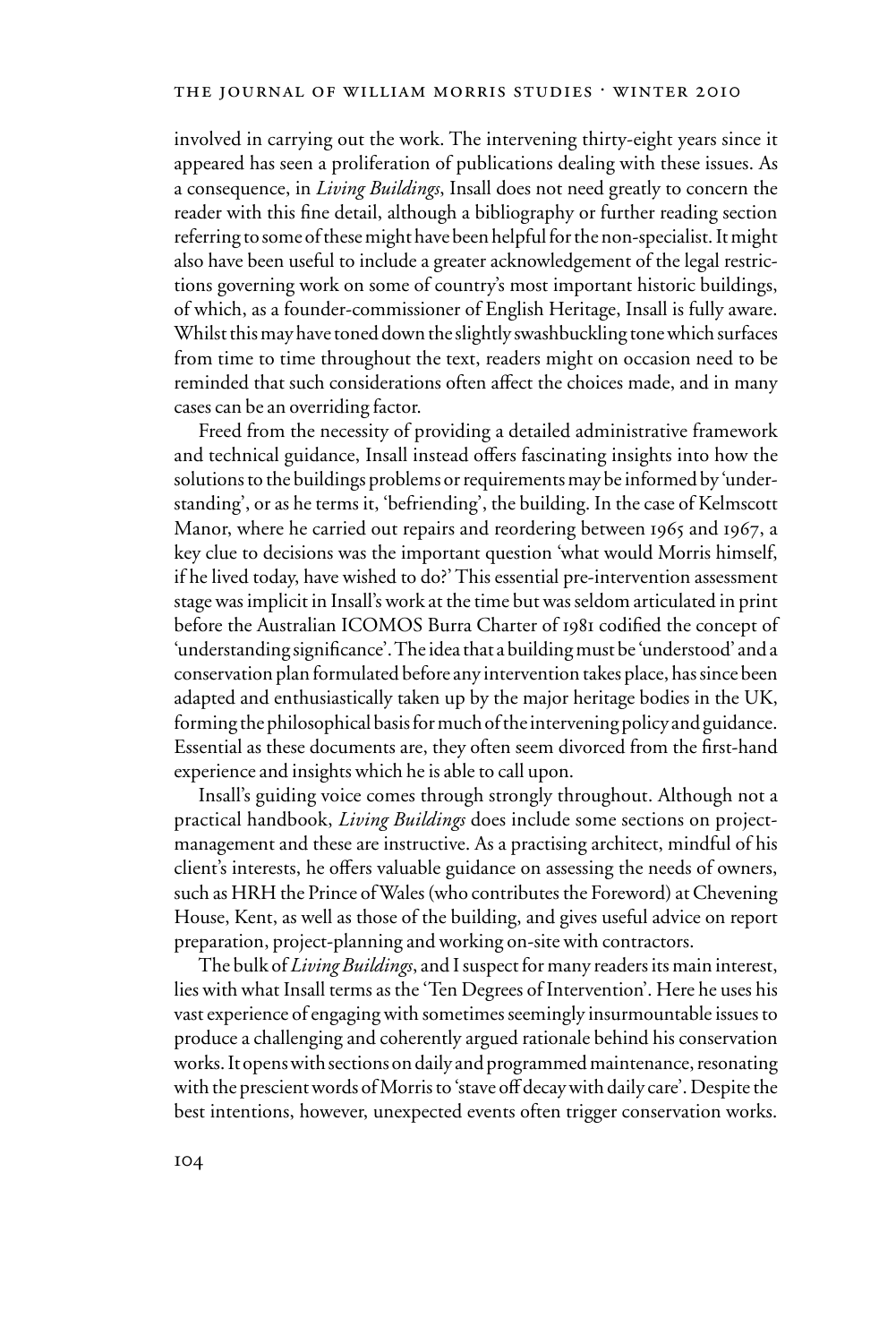One memorable example is the Lords' Chamber in the Palace of Westminster, where Insall was called in after a late-night debate was interrupted by a heavy wooden pendant falling and narrowly missing a sitting peer. The resulting remedial works involved Pugin's richly decorated ceiling being disassembled, then carefully conserved, with new elements introduced where necessary. An even more extensive project was the post-fire restoration at Windsor Castle during the 1990s, the importance of which is reflected in the extended treatment it receives in the book.

Change is the mainstay of even those architectural practices specialising in conservation, and half of Insall's 'Ten Degrees of Intervention' are concerned with alteration, improvement and adaptation of historic buildings to suit clients' needs. This is an area where the conservation movement has partially drawn back from Morris in his assertion that it is preferable to 'raise another building rather than alter or enlarge an old one'. Closer to Morris's original *Manifesto* is the section dealing with new build in an historic context. Among many examples this includes The Stephen Hawking Building at Cambridge University, where the sensitivity of the site was heightened by the presence of modern buildings by notable British architects.

The final 'degree of intervention' introduces the concept that it is not just buildings but also the built environment which can be viewed as a living organism. This section highlights Insall's long involvement with the historic city of Chester. It was here during the late 1960s that he pioneered area-based assessments, which at his instigation led to the appointment of the country's first local authority Conservation Officer. Area assessments and conservation-led regeneration and enhancement are now a mainstay of local and national planning policy and practice, but Insall's work at Chester helped the city to be among the first historic urban centres to demonstrate how the long-term prosperity of an area could be secured through conservation works.

 The book concludes with an appendix containing themed casework, including a very brief synopsis of Insall's work at Kelmscott Manor. We are also presented with his wide-ranging personal views on past, present and future issues affecting conservation. With half-a-century as a pioneering conservation architect, Insall is uniquely positioned to ponder these. It is this experience and the marrying of the philosophical and practical aspects of building conservation, which has produced an inspiring and rare book in a field dominated by worthy, but often grey, government-guidance, text and reference books. With *Living Buildings*, Donald Insall has succeeded not only in putting life into the buildings but has accomplished the almost singular feat of bringing personality and colour to a building conservation publication.

 *Nigel Pratt*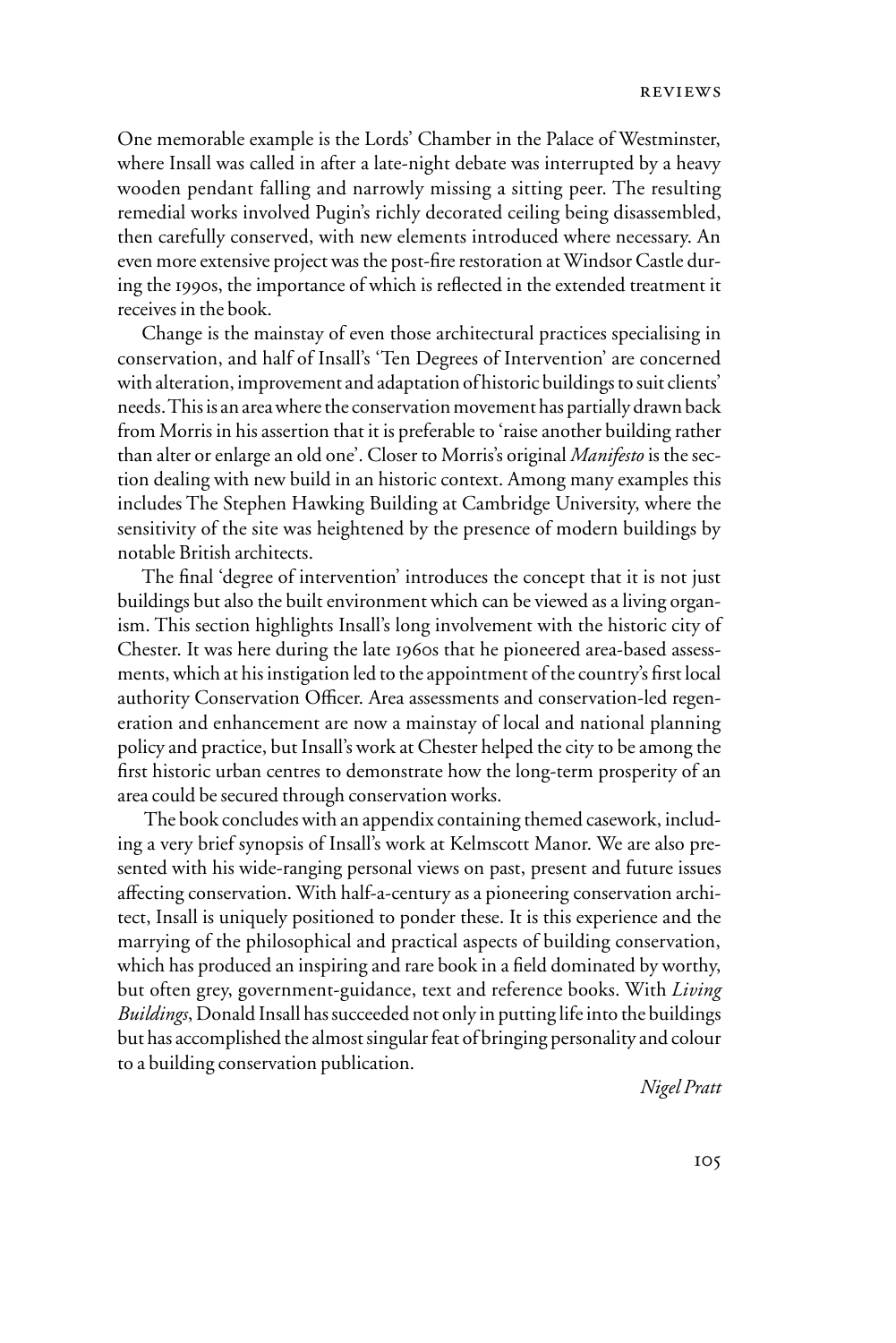Kate Baden Fuller, *Contemporary Stained Glass Artists: a Selection of Artists Worldwide*, London, A. & C. Black, 2006, 212 pp., hbk, £45.00, ISBN 0713654287.

*Contemporary Stained Glass* begins from the premise that many people who see stained glass are unaware of its significance or relationship to a particular site; the book therefore seeks to provide some 'artistic interpretation' to aid people's understanding of the medium. A selection of glass painters was asked to write about some of their most important commissions; the book divides the artists by their nationality and each national section is preceded by a brief introduction.

In the general introduction, Baden Fuller proposes to reject the label 'stained glass' in favour of 'architectural glass', a policy which is not consistently applied in the book and a feature which creates more confusion than it banishes. This tactic seems linked to one of the subtexts of the book: stained glass has historically been associated with ecclesiastical design, an area which now produces relatively few commissions. In order for the medium to develop, architects and those responsible for commissioning architecture need to take the medium seriously. The introduction seems to be pitched at a non-specialist audience. Baden Fuller briefly discusses the origin of glass, how stained glass is made and some of the problems and potential that it offers to artists. It also attempts a 'brief outline of late 20thcentury architectural glass' which, like most of the history in the book, is really too brief to make any but the most general assertions, a situation not helped by the absence of footnotes to direct the reader to more detailed sources.

Although emphasis is on 'contemporary' glass, examples dating from the 1950s onwards are illustrated, with many from the 1980s and 1990s and this highlights a crucial aspect of stained glass: its permanency. Whilst a painting or a sculpture can be moved or covered up, a building must develop a long-term relationship with its stained glass. In the context of installing windows in historic buildings, this initiates an interesting debate about style: anything too contemporary risks seeming dated within years and leaving the window neither in sympathy with its surroundings or recent artistic developments. When in 1877 Morris & Co. decided to cease supplying stained glass to medieval buildings, it would appear that they could find no resolution to this dilemma. And the opinion of the artists in this book would suggest this is still an issue.

One side of the argument is expressed forcefully by Jochem Poensgen, a German glass painter, who suggests that 'architectural stained glass is not an end in itself' (p. 95) and should be subordinated to the building, thoughts illustrated by his restrained, geometrical and non-figurative glass. Others, such as French artist Carole Benzaken, delight in the 'blank canvas' (p. 106) of simple Romanesque window apertures; illustrated in this book by attractive glass based on the form and colour of tulips.

Away from historic buildings, recent stained glass seems to possess less diffi-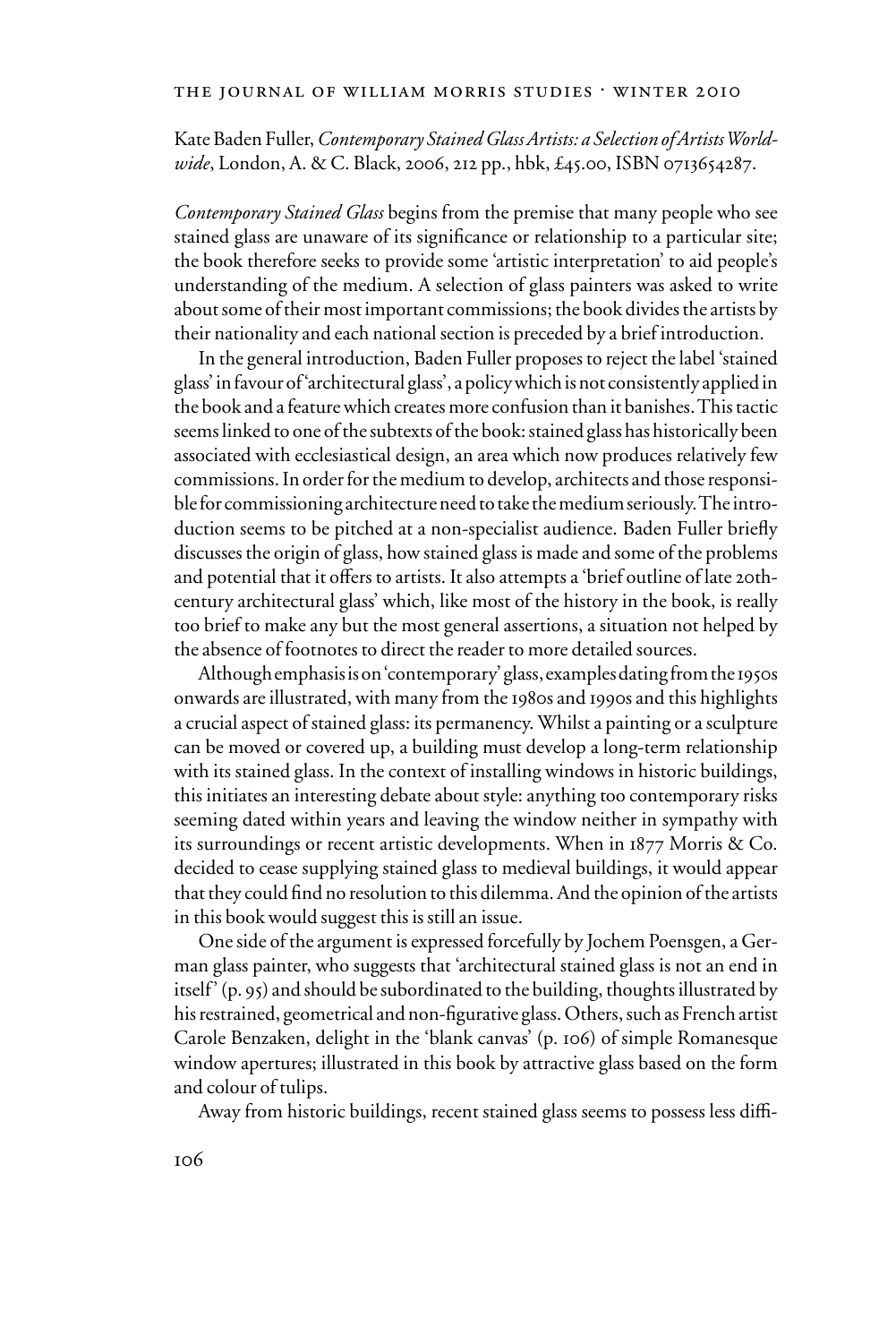culty fulfilling its potential, often aided by being involved in the architectural design process from an early stage. From a personal perspective I was uncomfortable with what the German artist Hella Santarossa did within the confines of gothic tracery, but liked the look of her 'Blue Obelisk' (p. 98) in Berlin, a freestanding structure cloaked in glass, which commemorates a politician. Stained glass is used in impressive architectural contexts by Alexander Beleschenko at Southwark Underground Station (p. 10) and Japanese artist Michiyo Durt-Morimoto: a photograph shows an extraordinary stained glass ceiling for an underground chapel which creates an 'underwater atmosphere' by reflecting blue light on to the walls. (p. 197)

Some of the most interesting writing comes from the older contributors. Lawrence Lee's piece is forthright and stimulating: 'The artist working in a church is the servant, he is there as a special kind of craftsman who helps people to understand about religion. I don't like the prima-donnaish attitude of some artists.' (p. 30) Lee is known for his work in a modernist manner, famously in Coventry Cathedral, but identifies himself as working within the figurative tradition. He chooses to illustrate the Beckett window from Penshurst Church in Kent (p. 31), a project which seems to enjoy quoting the economy and vigour of early medieval drawing. Lee then explains that the window was inspired by T. S. Eliot's *Murder in the Cathedral*. He was present at the first production of the play in 1935: this is surely a unique example of modernist medievalism. He ends with the satisfied resignation of an artist who is no longer seeking commissions: 'I've said what I want to say in glass. Now I just enjoy being with my family, seeing how family traditions are handed down.' (p. 34)

Patrick Reyntiens is another glass painter with a longstanding reputation: he writes frankly about the challenges of translating John Piper's designs to stained glass and illustrates two windows at Christ Church Oxford and Southwell Minster which work comfortably within the parameters of the medieval style while retaining hints of more recent influence.  $(pp. 50-1)$  I must admit to not having seen the work of Johannes Schreiter at first hand, but the photographs of his work at St. Johannes, Kitzingen, Germany (p. 99) and other churches makes me want to remedy this. Several younger glass painters cite him as a crucial influence, and there seems to be a consensus that the German glass painters who received plentiful commissions following the second world war developed an assured twentieth-century manner, which was influential across Europe.

Asking artists to write about their own work possesses advantages and disadvantages. Some, like those cited above, write well and are able to articulate interesting ideas about their creative practice. Others, inevitably, are less interesting. It is a much safer bet to select passages from existing writing, where the editor's chances of forming the excerpts into a good shape are favourable. When contributors are invited to write a piece to the same brief, editorial control is limited